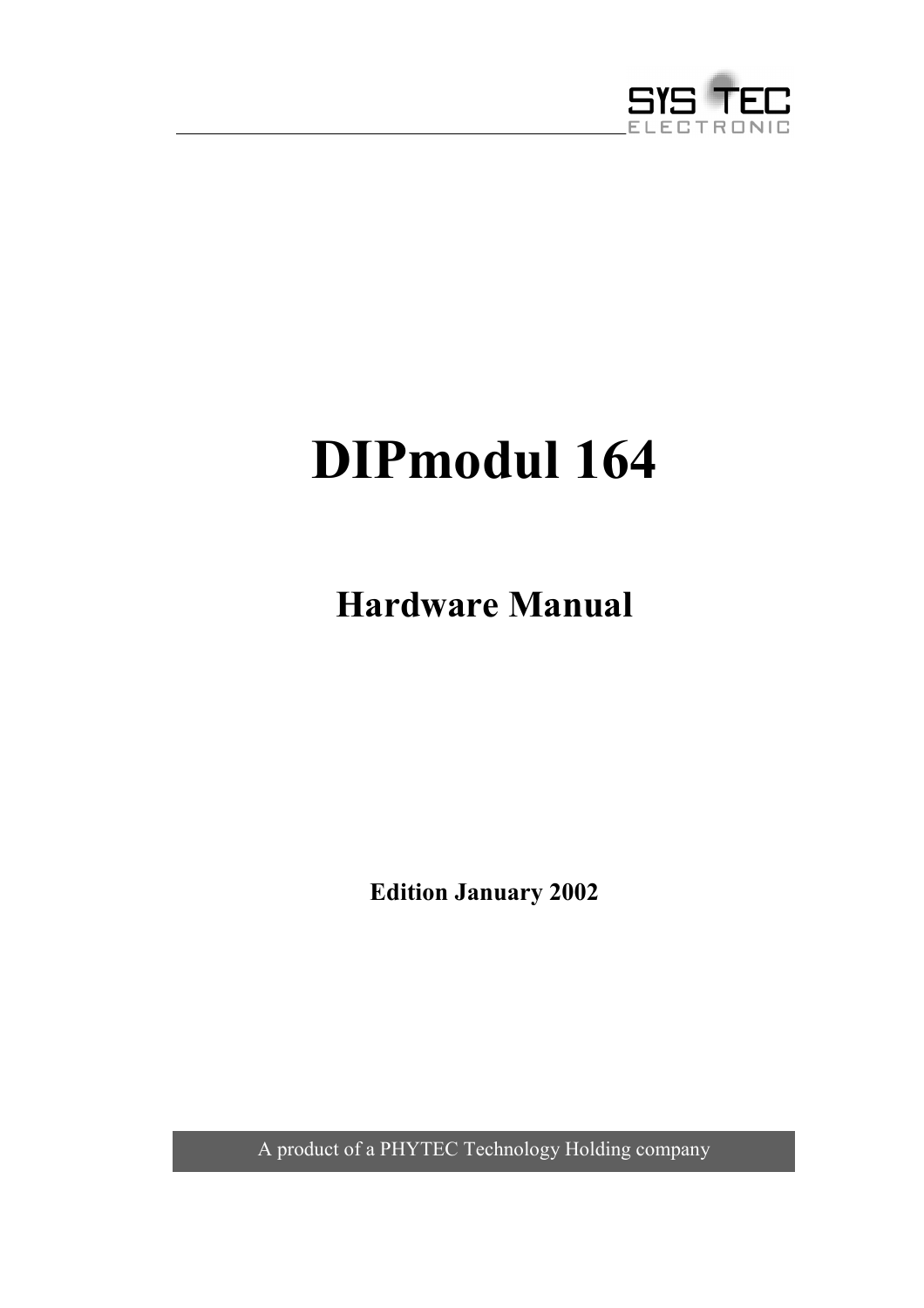In this manual are descriptions for copyrighted products that are not explicitly indicated as such. The absence of the trademark  $(\mathbb{T}^M)$  and copyright  $(\mathbb{O})$  symbols does not imply that a product is not protected. Additionally, registered patents and trademarks are similarly not expressly indicated in this manual.

The information in this document has been carefully checked and is believed to be entirely reliable. However, SYS TEC electronic GmbH assumes no responsibility for any inaccuracies. SYS TEC electronic GmbH neither gives any guarantee nor accepts any liability whatsoever for consequential damages resulting from the use of this manual or its associated product. SYS TEC electronic GmbH reserves the right to alter the information contained herein without prior notification and accepts no responsibility for any damages which might result.

Additionally, SYS TEC electronic GmbH offers no guarantee nor accepts any liability for damages arising from the improper usage or improper installation of the hardware or software. SYS TEC electronic GmbH further reserves the right to alter the layout and/or design of the hardware without prior notification and accepts no liability for doing so.

 Copyright 2005 SYS TEC electronic GmbH, D-07973 Greiz/Thüringen. Rights - including those of translation, reprint, broadcast, photomechanical or similar reproduction and storage or processing in computer systems, in whole or in part - are reserved. No reproduction may occur without the express written consent from SYS TEC electronic GmbH.

|                          | <b>EUROPE</b>                                                                    | <b>NORTH AMERICA</b>                                                                      |
|--------------------------|----------------------------------------------------------------------------------|-------------------------------------------------------------------------------------------|
| Address:                 | SYS TEC electronic GmbH<br>August-Bebel-Str. 29<br>07973 Greiz<br><b>GERMANY</b> | PHYTEC America LLC<br>255 Ericksen Avenue NE<br>Bainbridge Island, WA 98110<br><b>USA</b> |
| Ordering<br>Information: | $+49(3661)6279-0$<br>order@systec-electronic.com                                 | 1 (800) 278-9913<br>info@phytec.com                                                       |
| Technical<br>Support:    | $+49(3661)6279-0$<br>support@systec-electronic.com                               | 1 (800) 278-9913<br>support@phytec.com                                                    |
| $\text{Fax}:$            | +49 (3661) 62 79 99                                                              | 1 (206) 780-9135                                                                          |
| Web Site:                | http://www.systec-electronic.com                                                 | http://www.phytec.com                                                                     |

5th. Edition: January 2005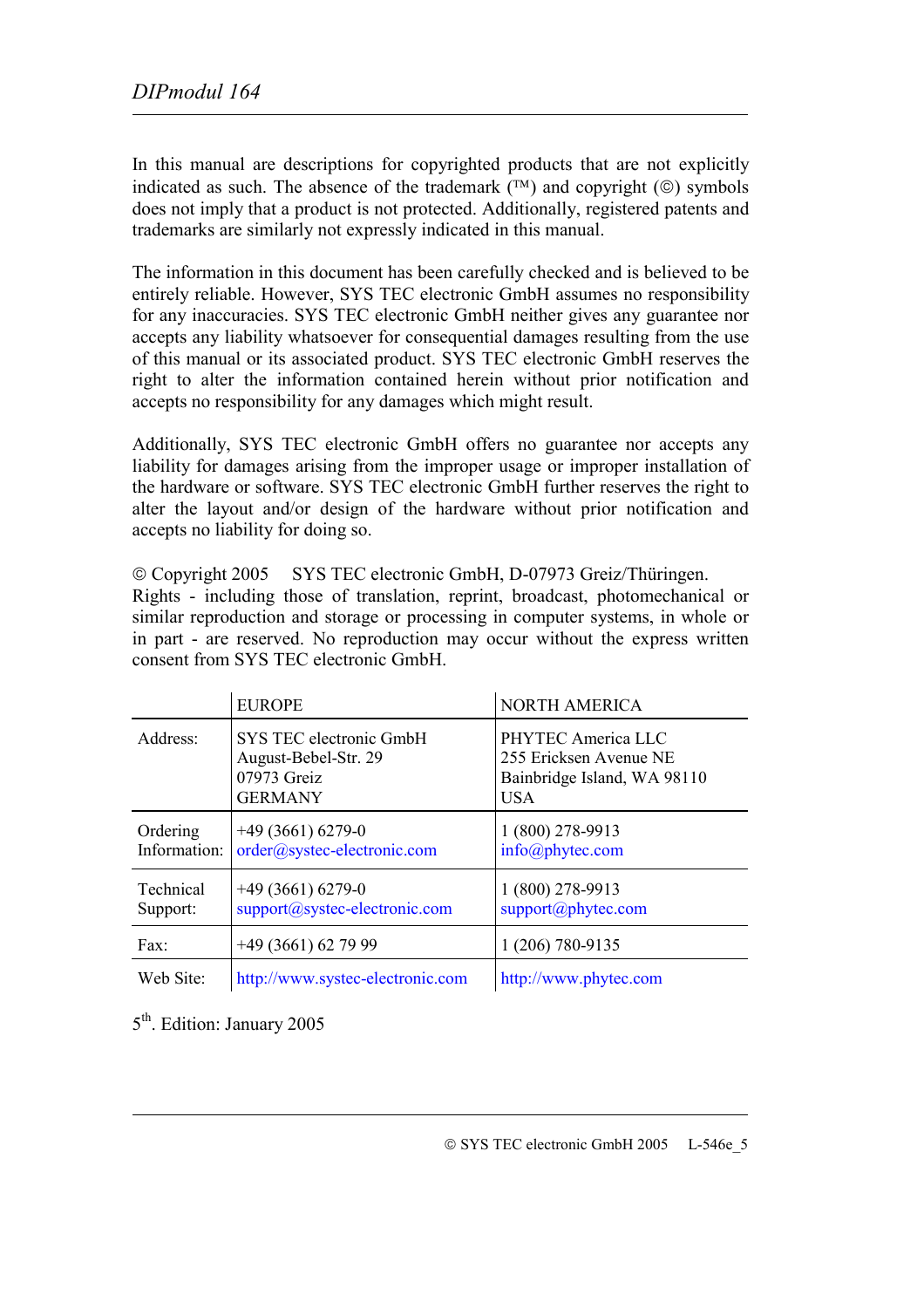|                         | 1.1 |                                                                  |  |
|-------------------------|-----|------------------------------------------------------------------|--|
|                         |     |                                                                  |  |
| $\boldsymbol{2}$        |     |                                                                  |  |
|                         |     | 2.1 Pinout of the Pin Header Connector X1 (DIPmodul-connector).8 |  |
| 3                       |     |                                                                  |  |
|                         | 3.1 |                                                                  |  |
|                         | 3.2 |                                                                  |  |
|                         | 3.3 |                                                                  |  |
| $\overline{\mathbf{4}}$ |     |                                                                  |  |
| 5                       |     |                                                                  |  |
|                         | 5.1 |                                                                  |  |
|                         | 5.2 |                                                                  |  |
|                         | 5.3 |                                                                  |  |
| 6                       |     |                                                                  |  |
|                         | 6.1 |                                                                  |  |
|                         | 6.2 |                                                                  |  |
| 7                       |     |                                                                  |  |
|                         | 7.1 |                                                                  |  |
|                         | 7.2 |                                                                  |  |
|                         | 7.3 |                                                                  |  |
|                         | 7.4 |                                                                  |  |
|                         | 7.5 |                                                                  |  |
|                         | 7.6 |                                                                  |  |
|                         | 7.7 |                                                                  |  |
| 8                       |     |                                                                  |  |
| 9                       |     |                                                                  |  |
|                         |     |                                                                  |  |
|                         |     |                                                                  |  |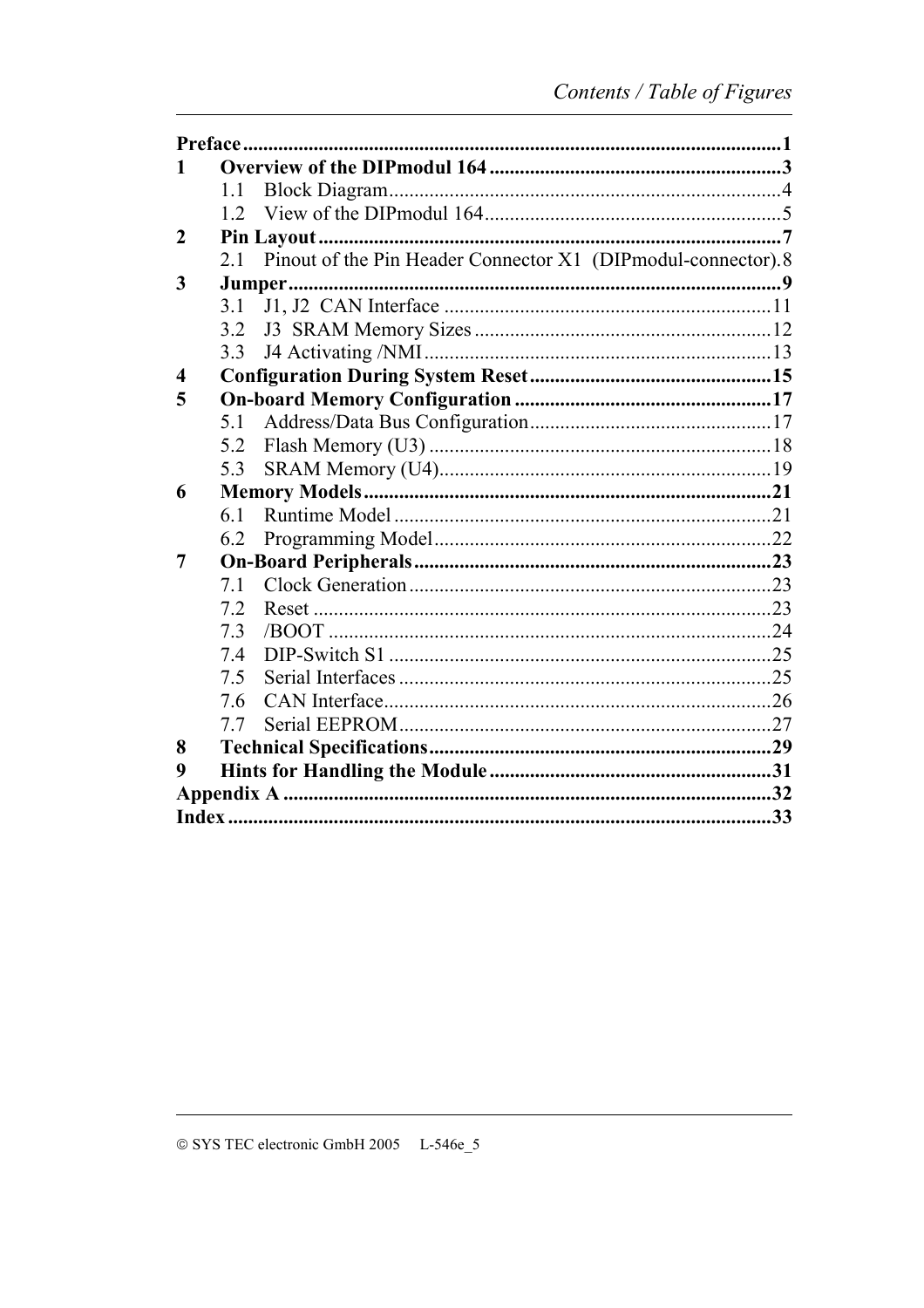# **Index of Figures and Tables**

| Figure 6: Location of the Jumpers and Default Configuration (top view)9 |
|-------------------------------------------------------------------------|
|                                                                         |
| Figure 8: Timing Diagram at /RESIN (C164CI) during Power-on and         |
|                                                                         |
|                                                                         |
|                                                                         |

| Table 2: |                                                                 |  |
|----------|-----------------------------------------------------------------|--|
| Table 3: |                                                                 |  |
| Table 4: |                                                                 |  |
| Table 5: |                                                                 |  |
| Table 6: |                                                                 |  |
| Table 7: |                                                                 |  |
| Table 8: |                                                                 |  |
|          |                                                                 |  |
|          |                                                                 |  |
|          | Table 11: Selected Serial EEPROMs (Manufacturers, Baud Rates)28 |  |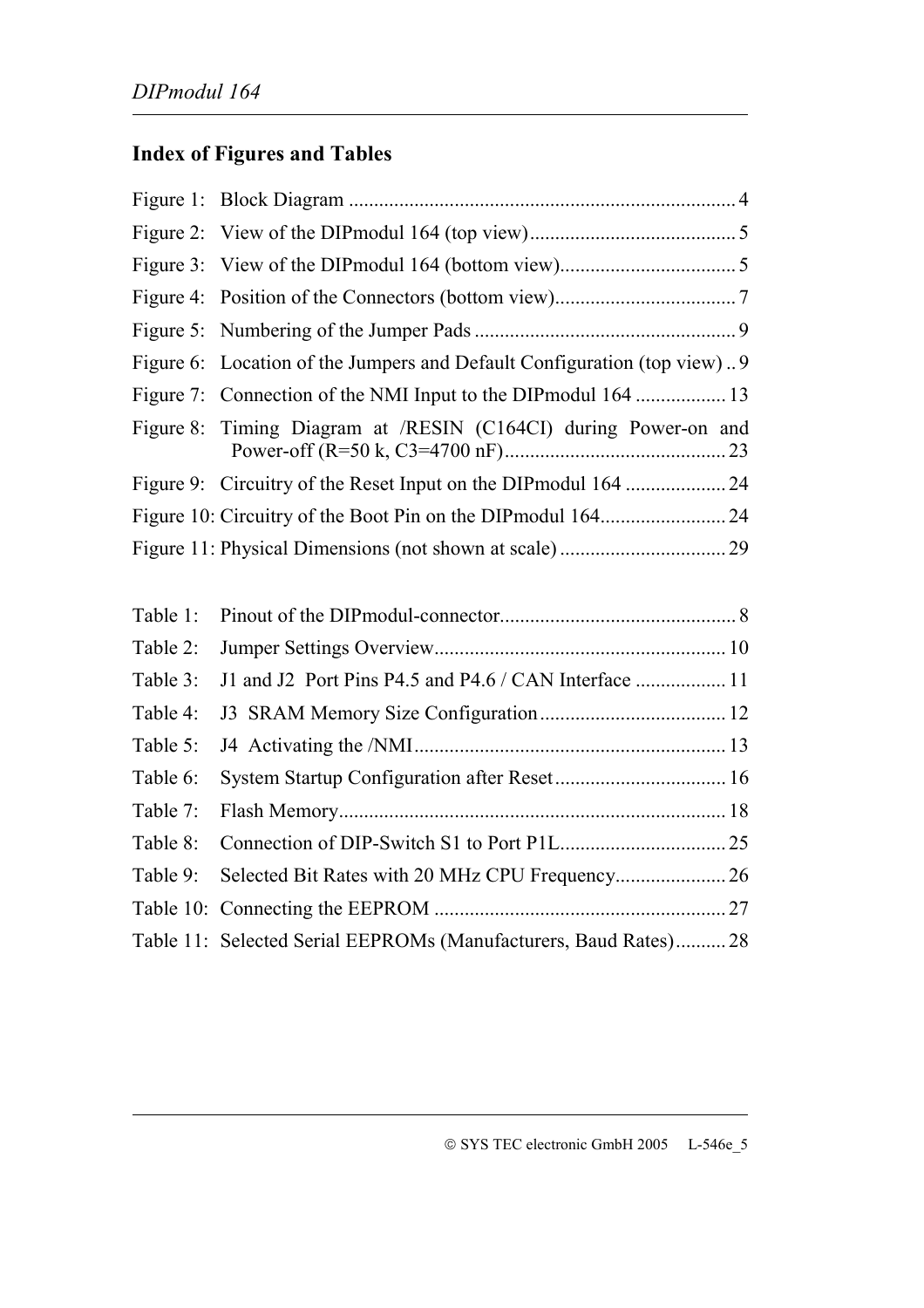## <span id="page-4-0"></span>**Preface**

This manual describes only the functions of the DIPmodul 164. The controller C164 is not described herein. Additional controller- and board-level information and technical descriptions can be found in appropriate microcontroller Data Sheets/User's Manuals. If software is included please also refer to additional documentation for this software.

In this hardware manual and in the attached schematics, low active signals are denoted by a "/" in front of the signal name (i.e.: /RD). A "0" indicates a logic-zero or low-level signal, while a "1" represents a logic-one or high-level signal.

#### **Declaration of the Electro Magnetic Conformity for the**  $\mathsf{C}\mathsf{F}$ **DIPmodul 164**

The DIPmodul 164 (henceforth product) is designed for installation in electrical appliances or as dedicated Evaluation Boards (i.e.: for use as a test and prototype platform for hardware/software development) in laboratory environments.

#### **Note:**

PHYTEC products lacking protective enclosures are subject to damage by Electro Static Discharge (ESD) and, hence, may only be unpacked, handled or operated in environments in which sufficient precautionary measures have been taken in respect to ESD dangers. It is also necessary that only appropriately trained personnel (such as electricians, technicians and engineers) handle and/or operate these products. Moreover, PHYTEC products should not be operated without protection circuitry if connections to the product's pin header rows are longer than 3 m.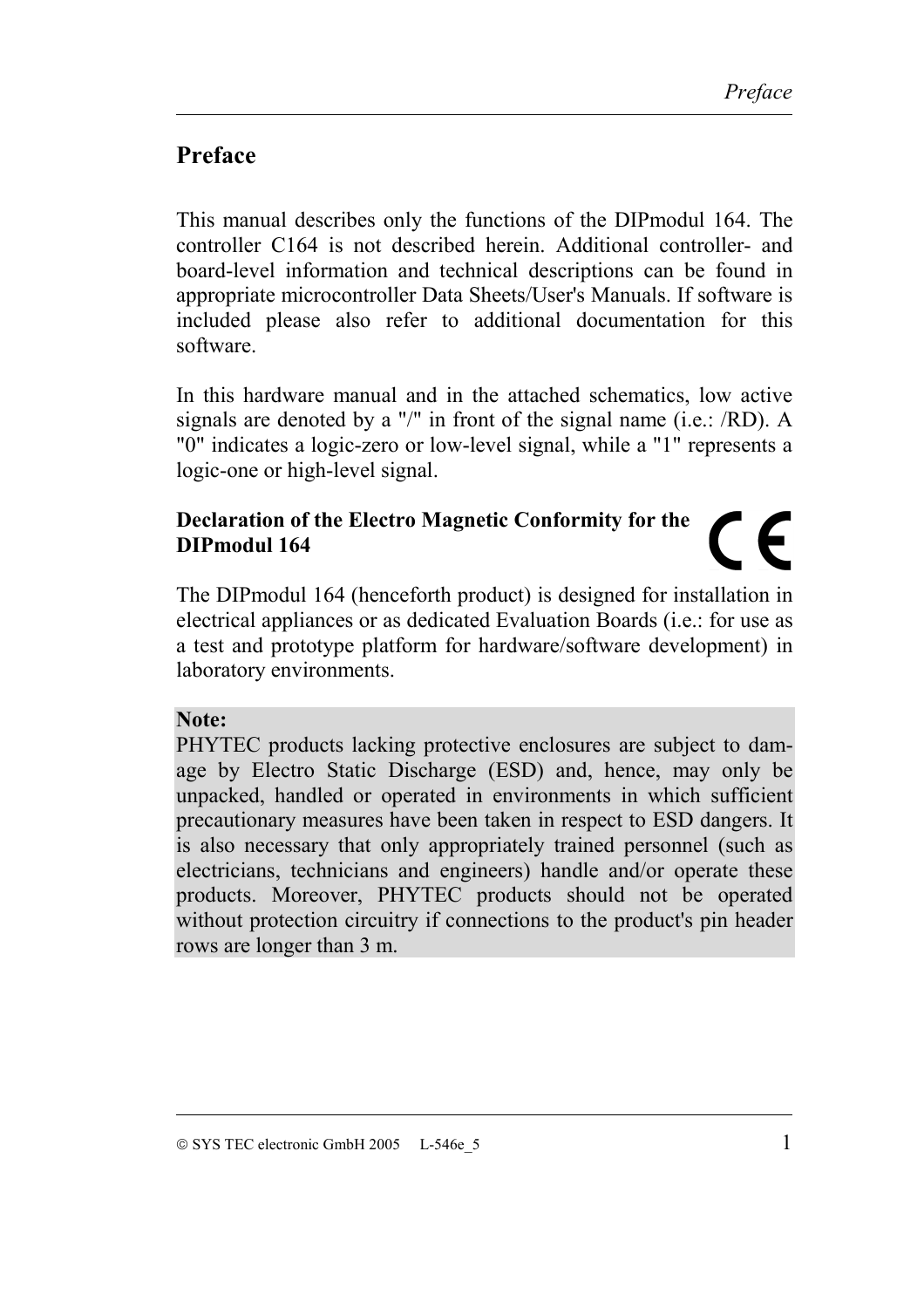PHYTEC products fulfill the norms of the European Union's Directive for Electro Magnetic Conformity only in accordance to the descriptions and rules of usage indicated in this hardware manual (particularly in respect to the pin header row connectors, power connector and serial interface to a host-PC).

Implementation of PHYTEC products into target devices, as well as user modifications and extensions of PHYTEC products, is subject to renewed establishment of conformity to, and certification of, Electro Magnetic Directives. Users should ensure conformance following any modifications to the products as well as implementation of the products into target systems.

The DIPmodul 164 is one of a series of PHYTEC DIPmodules that can be fitted with different controllers and, hence, offers various functions and configurations. PHYTEC supports all common 8- and 16-bit controllers in two ways:

- (1) as the basis for Rapid Development Kits in which user-designed hardware can be implemented on a wrap-field around the controller and
- (2) as insert-ready, fully functional micro-, mini- and phyCORE modules, which can be embedded directly into the user's peripheral hardware, design.

PHYTEC's microcontroller modules allow engineers to shorten development horizons, reduce design costs and speed project concepts from design to market.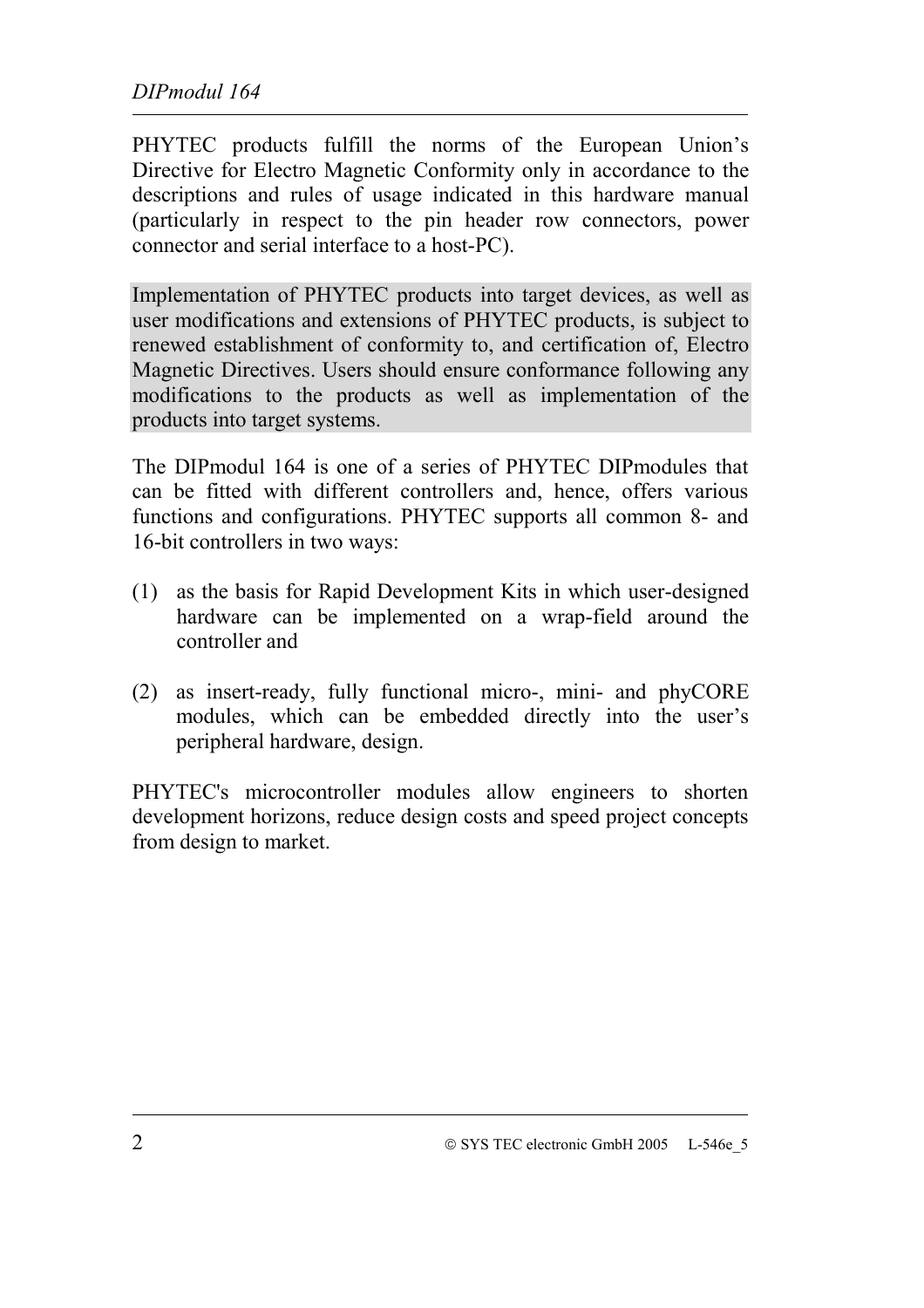## <span id="page-6-0"></span>**1 Overview of the DIPmodul 164**

The DIPmodul 164 is an universal microcontroller single board computer in DIP-40 dimensions (22.5 mm x 55.5 mm). It can be populated with the C164x microcontrollers of the Infineon C16x family in MQFP-80 packaging. Single row SMD pin header connectors in 2.54 mm pitch are used. Various port lines of the microcontroller are available to the target application board on these connectors (*refer to [Figure 1](#page-7-0)*). This allows the DIPmodul 164 to be plugged into a target application like a "big chip". The board is fully equipped with the necessary connections and is ready for immediate use (*refer to [Figure 2](#page-8-0)*).

#### **Features of the DIPmodul 164 :**

- microcontroller board in DIP-40 dimensions (22.5 mm x 55.5 mm) achieved through modern SMD technology
- improved interference safety achieved through multi-layer PCB technology
- controller signals and ports extend to standard-width (2.54 mm) pins aligning two sides of the module, enabling it to be plugged like a "big chip" into target applications
- single power supply  $+5$  V= / 80 mA (typ.)
- 128 kByte Flash (up to 256 kByte Flash on-board)<sup>1</sup>
- on-board Flash programming using PHYTEC FlashTools
- no dedicated Flash programming voltage required through use of 5 V Flash devices
- 32 kByte SRAM on-board (up to 256 kByte SRAM)<sup>1</sup>
- 2 kByte serial EEPROM (up to  $128 \text{ kByte}$ )
- on-chip Bootstrap loader
- serial interface to connect an external RS-232 transceiver
- on-chip Full CAN interface with on-board CAN transceiver
- on-chip Real-Time Clock

 $\overline{a}$ 

<sup>&</sup>lt;sup>1</sup>: For more information about additional configurations call PHYTEC.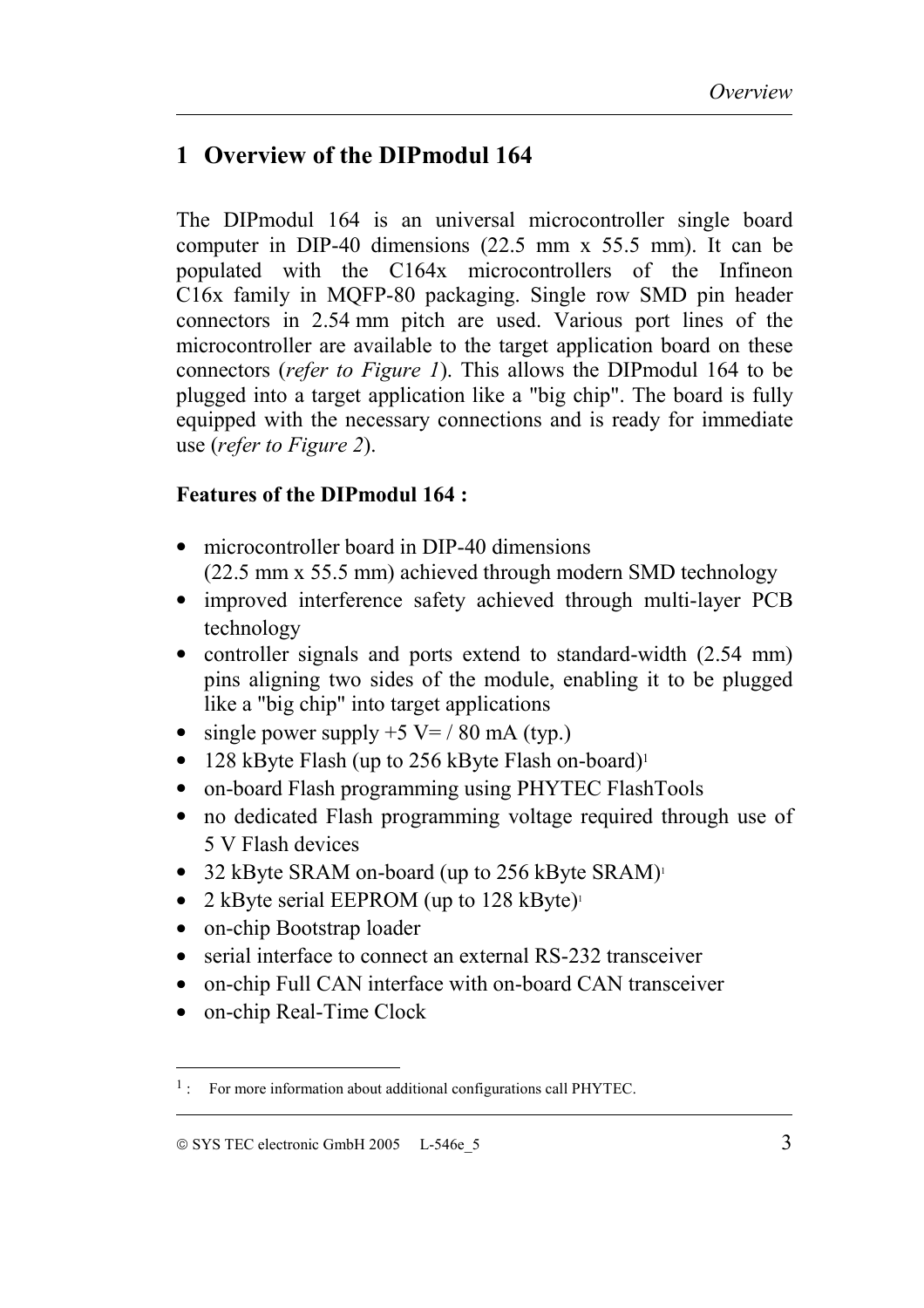- <span id="page-7-0"></span>• 20 MHz CPU frequency, achieved through doubling the external quartz frequency
- supports power management

## **1.1 Block Diagram**



*Figure 1: Block Diagram*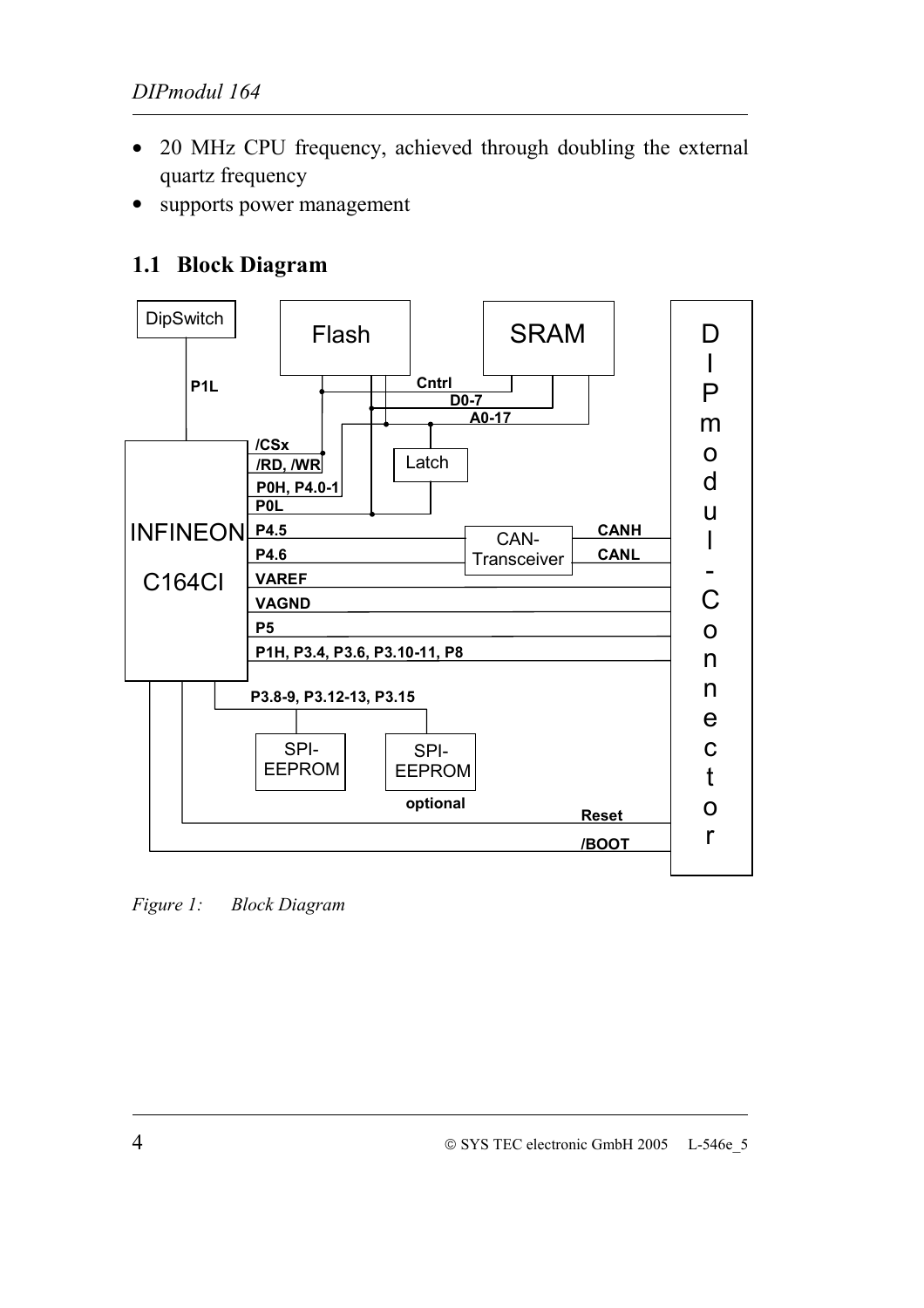## <span id="page-8-0"></span>**1.2 View of the DIPmodul 164**



*Figure 2: View of the DIPmodul 164 (top view)*



*Figure 3: View of the DIPmodul 164 (bottom view)*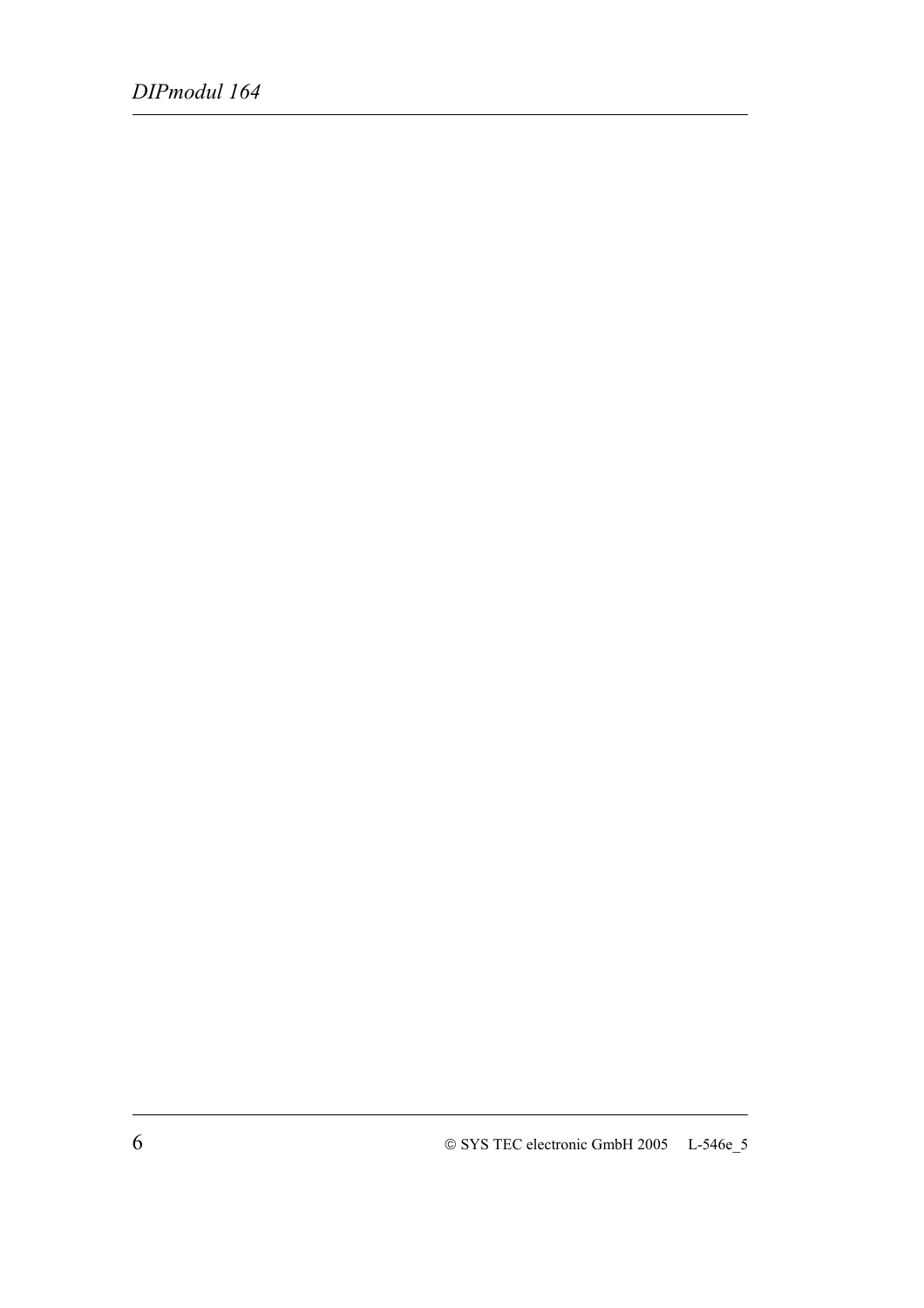## <span id="page-10-0"></span>**2 Pin Layout**

Please note that all connections are not to exceed their expressed maximum voltage or current. Maximum signal input values are indicated in the corresponding controller's User's Manuals/Data Sheets. As damage from improper connections varies according to use and application, it is the user's responsibility to take appropriate safety measures to ensure that the module connections are protected from overloading through connected peripherals.

As shown in *Figure 4*, all relevant signals are directed to the pin header connector X1 (referred to as DIPmodul-connector in this manual).

Many of the controller port pins accessible at the edges of the board have been assigned alternate functions that can be activated via software.

*[Table 1](#page-11-0)* shows an overview of the pinout of the DIPmodul-connector. For more information on alternative functions of the port pins, please see the User's Manual for the C164Cx.



*Figure 4: Position of the Connectors (bottom view)*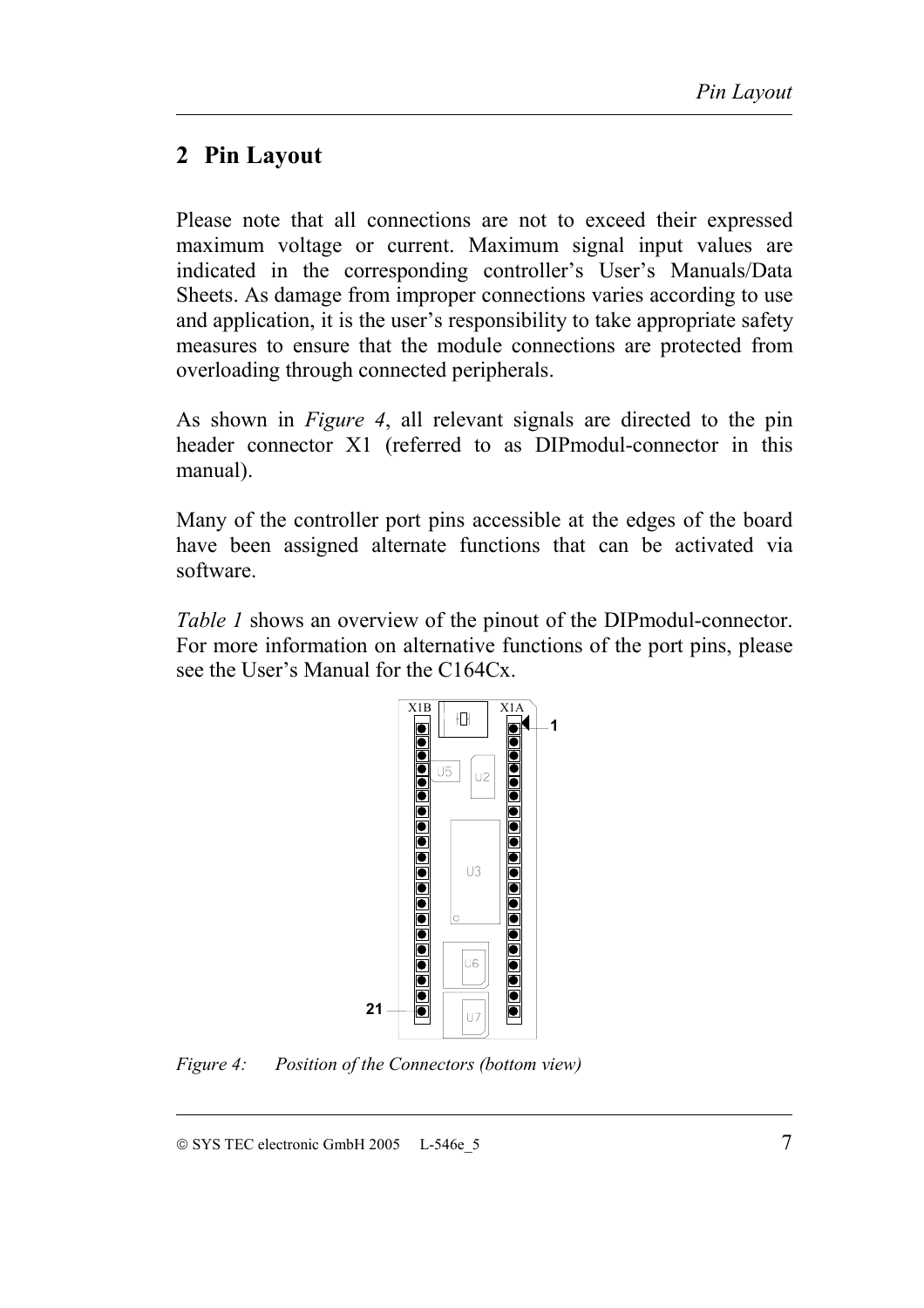<span id="page-11-0"></span>

| 2.1 Pinout of the Pin Header Connector X1 |
|-------------------------------------------|
| (DIPmodul-connector)                      |

| <b>Pin Number</b> | <b>Function</b>               | $\mathbf{I}/\mathbf{O}$ | <b>Description</b>                                     |
|-------------------|-------------------------------|-------------------------|--------------------------------------------------------|
| <b>Row X1A</b>    |                               |                         |                                                        |
| $\mathbf{1}$      | R <sub>x</sub> D <sub>0</sub> | I/O                     | Port pin P3.11 of the microcontroller                  |
| $\overline{2}$    | TxD0                          | I/O                     | Port pin P3.10 of the microcontroller                  |
| $\overline{3}$    | P3.4                          | I/O                     | Port pin P3.4 of the microcontroller                   |
| $\overline{4}$    | /BOOT                         | I                       | Boot signal input. Used to start the on-               |
|                   |                               |                         | chip Bootstrap loader <sup>1</sup> of the C164.        |
|                   |                               |                         | $/BOOT = 0$ during Reset 1-to-0 transition             |
|                   |                               |                         | $\rightarrow$ start of the Bootstrap loader, enables   |
|                   |                               |                         | serial Flash programming with PHYTEC                   |
|                   |                               |                         | FlashTools or communication with a                     |
|                   |                               |                         | monitor program                                        |
| 5                 | P36                           | I/O                     | Port pin P3.6 of the microcontroller                   |
| 6, 7, 8           | <b>GND</b>                    | $\overline{a}$          | Ground 0 V                                             |
| 9                 | <b>VAREF</b>                  | $\overline{a}$          | Reference voltage input of the on-chip                 |
|                   |                               |                         | A/D converter                                          |
| 10                | <b>VAGND</b>                  | $\overline{a}$          | Analog Ground of the DIPmodul 164                      |
| 11, 12,           | P5.0, P5.1,                   | $\mathbf I$             | P5.0<br>$P5.7$ of<br>Port pins<br>the<br>$\frac{1}{2}$ |
| 13, 14,           | P5.2, P5.3,                   |                         | microcontroller                                        |
| 15, 16,           | P5.4, P5.5,                   |                         |                                                        |
| 17, 18            | P5.6, P5.7                    |                         |                                                        |
| 19                | <b>RESIN</b>                  | I                       | Reset input of the module, $0 - 1$ transition          |
|                   |                               |                         | triggers the RESET signal                              |
| 20                | <b>GND</b>                    | $\overline{a}$          | Ground 0 V                                             |
| <b>Row X1B</b>    |                               |                         |                                                        |
| 21, 22            | P8.0, P8.1                    | I/O                     | Port pin P8.0, P8.1 of the microcontroller             |
| 23, 24,           | P1H0, P1H1,                   | I/O                     | Port pin P1H0 - P1H7 of the microcon-                  |
| 25, 26,           | P1H2, P1H3,                   |                         | troller (High Byte of Port 1)                          |
| 27, 28,           | P1H4, P1H5,                   |                         |                                                        |
| 29, 30            | P1H6, P1H7                    |                         |                                                        |
| 31, 32            | P8.2, P8.3                    | $\rm I/O$               | Port pin P8.2, P8.3 of the microcontroller             |
| 33, 34, 35        | GND                           |                         | Ground 0 V                                             |
| 36                | $P4.5$ (RxDC)                 | $NO$                    | Receive line of the on-chip CAN<br>controller          |
| 37                | CANL                          | I/O                     | CANL in-/output of the CAN transceiver                 |
| 38                | <b>CANH</b>                   | $\rm I/O$               | CANH in-/output of the CAN transceiver                 |
| 39                | $P4.6$ (TxDC)                 | I/O                     | Send line of the on-chip CAN controller                |
| 40                | <b>VCC</b>                    | $\blacksquare$          | Power supply $+5$ V =                                  |

*Table 1: Pinout of the DIPmodul-connector*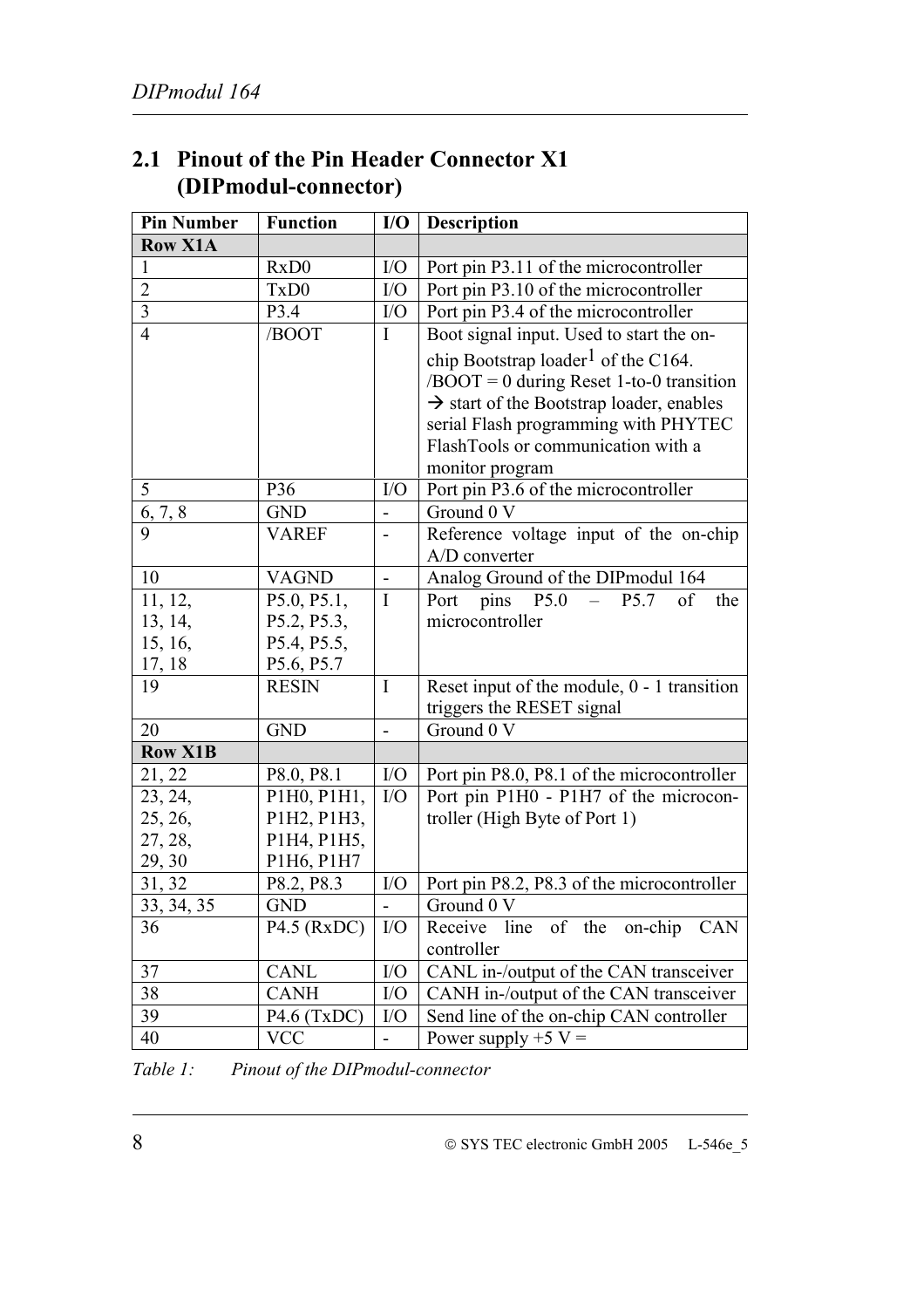## <span id="page-12-0"></span>**3 Jumper**

For configuration purposes, the DIPmodul 164 has 4 solder jumpers, some of which have been installed prior to delivery. *Figure 5* illustrates the numbering of the jumper pads, while *Figure 6* indicates the location of the jumpers on the module. All solder jumpers (Jx) are located on the top side of the DIPmodul 164.



*Figure 5: Numbering of the Jumper Pads*



*Figure 6: Location of the Jumpers and Default Configuration (top view)*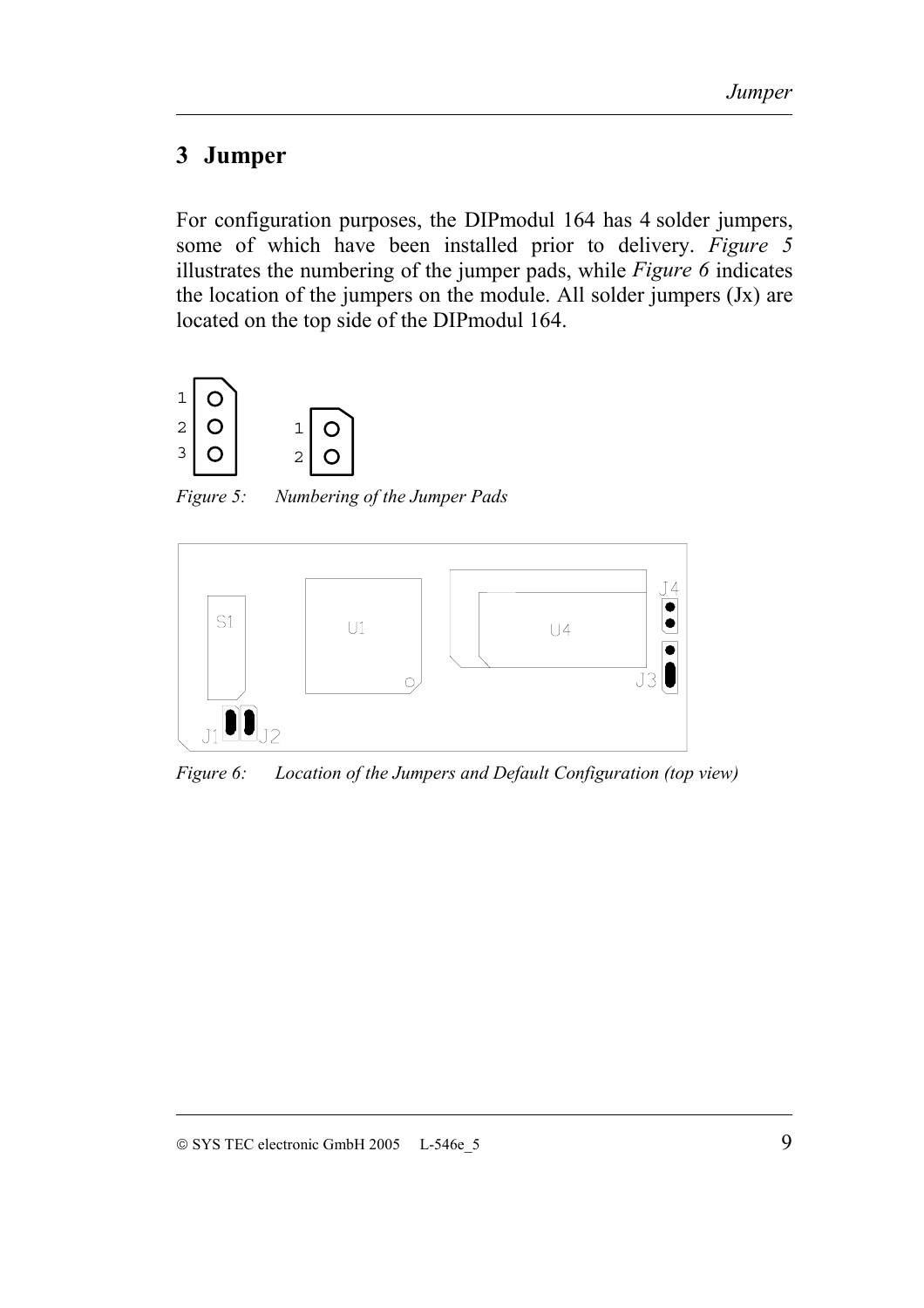|                |          | <b>Default Configuration</b> |        | <b>Alternative Configuration</b> |  |  |  |
|----------------|----------|------------------------------|--------|----------------------------------|--|--|--|
| J1,            | (closed) | on-board CAN                 | (open) | Connection of an                 |  |  |  |
| J2             |          | transceiver at               |        | external CAN                     |  |  |  |
|                |          | $P4.6$ (TxDC)                |        | transceiver, as well as          |  |  |  |
|                |          | and P4.5 (RxDC)              |        | usage of ports P4.6              |  |  |  |
|                |          |                              |        | and P4.5 as digital in-          |  |  |  |
|                |          |                              |        | /output is possible at           |  |  |  |
|                |          |                              |        | pins X1B39 and                   |  |  |  |
|                |          |                              |        | X1B36                            |  |  |  |
| J3             | $(1+2)$  | RAM address line $(2+3)$     |        | RAM address $A17 =$              |  |  |  |
|                |          | A17 connected to             |        | microcontroller                  |  |  |  |
|                |          | VCC;                         |        | address $A17$ ;                  |  |  |  |
|                |          | max. 128 kByte               |        | 256 kByte RAM at                 |  |  |  |
|                |          | RAM memory at                |        | U4                               |  |  |  |
|                |          | U4                           |        |                                  |  |  |  |
| J <sub>4</sub> | (open)   | /NMI                         |        | (closed) /NMI connected          |  |  |  |
|                |          | connected with a             |        | with $P8.3$ .                    |  |  |  |
|                |          | pull-up resistor.            |        | Activation using a               |  |  |  |
|                |          | Activation of                |        | port pin or a modular            |  |  |  |
|                |          | /NMI is not                  |        | connection is                    |  |  |  |
|                |          | possible.                    |        | possible.                        |  |  |  |

<span id="page-13-0"></span>The jumpers  $(J = s$ older jumper) have the following functions:

*Table 2: Jumper Settings Overview*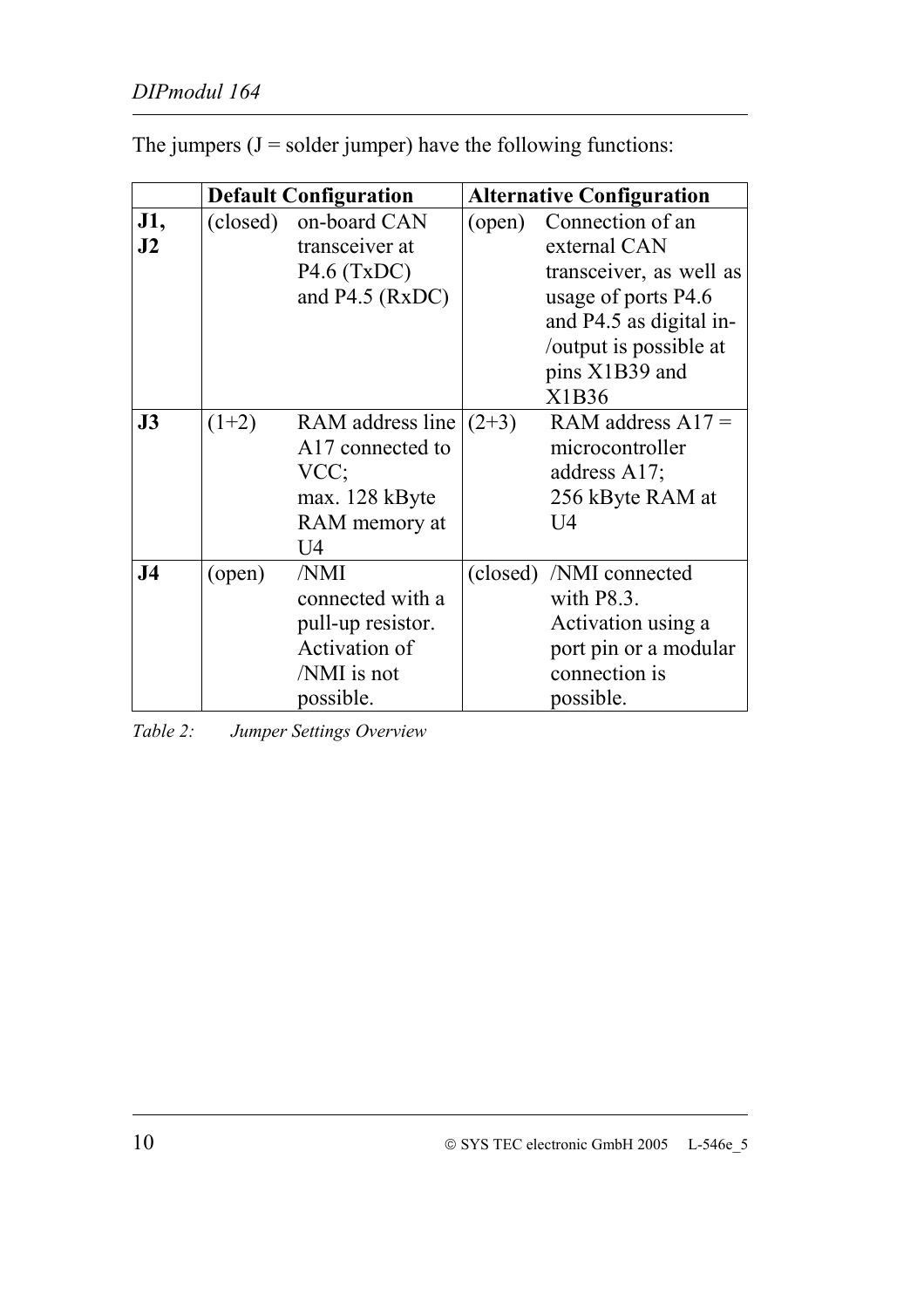## <span id="page-14-0"></span>**3.1 J1, J2 CAN Interface**

The CAN interface of the C164 is available at port P4.5 and P4.6. These signals extend to the CAN transceiver populating U5 (PCA82C251), which generates the signals CANH (Pin X1B38) and CANL (Pin X1B37). These signals can be directly connected to a dual-wire CAN bus. This requires that solder Jumpers J1 and J2 are closed.

Direct access to the signals RxDC/P4.5 and TxDC/P4.6 is also available on the DIPmodul-connector pins X1B36 and X1B39 if solder Jumpers J1 and J2 are open. This enables use of either an external CAN transceiver or use of P4.5 or P4.6 as standard I/O's.

Use of the on-chip CAN controller is possible only after the bit XPEN (SYSCON.2), found in the SYSCON register of the C164, is configured. For detailed descriptions of the CAN interface please refer to the appropriate controller User's Manual from Infineon, as well as corresponding publications for the CAN bus.

The following configurations are possible:

| Use of the Port Pins P4.5 and P4.6        | J1        | J2      |
|-------------------------------------------|-----------|---------|
| on-board CAN transceiver is used          | $closed*$ | closed* |
| external CAN transceiver or P4.5 and open |           | open    |
| P4.6 as I/O (RxDC at X1B36, TxDC)         |           |         |
| at $X1B39$                                |           |         |

\*= Default setting

*Table 3: J1 and J2 Port Pins P4.5 and P4.6 / CAN Interface*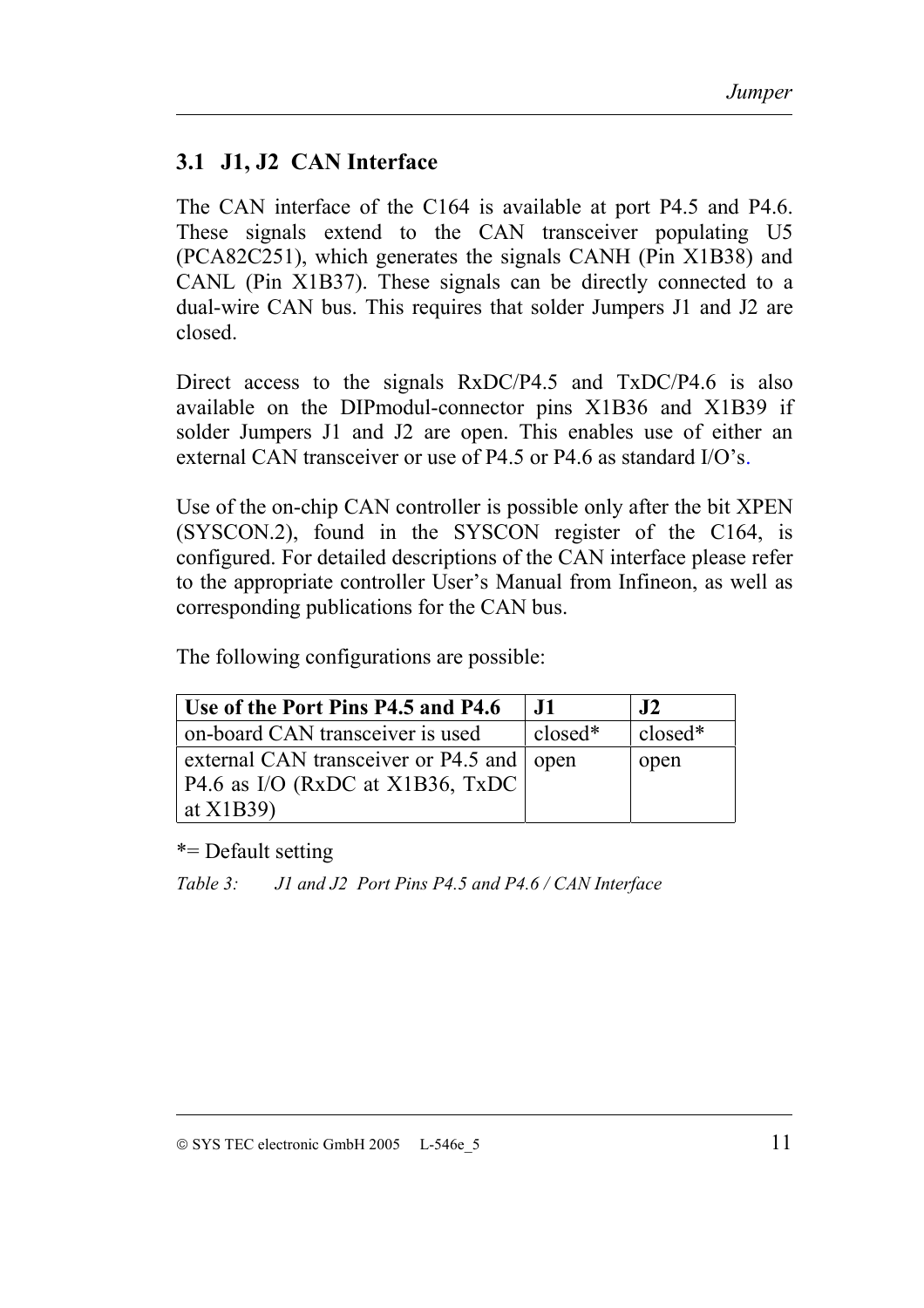## <span id="page-15-0"></span>**3.2 J3 SRAM Memory Sizes**

The SRAM, located at U4, uses a multi-shape format, which allows mounting of different SRAM devices. The function of pin 30 of the SRAM varies depending on the memory size. It can be configured with Jumper J3.

#### • **32 kByte SRAM Device:**

When the SRAM device is organized as  $32 \text{ k} \times 8$ -bit, pin 30 (U4) is dedicated as a power supply pin and, must be connected to VCC, to enable access to the SRAM device.

#### • **128 kByte SRAM Device:**

When the SRAM device is organized as 128 k x 8-bit, pin 30 (U4) is defined as a high active Chip Select signal, and is must be connected to VCC, to enable access to the SRAM.

#### • **512 kByte SRAM Device:**

When the SRAM device is organized as 512 k x 8-bit, pin 30 (U4) is used as address line A17, and must be connected with address line A17 of the microcontroller. Only address lines  $A0 - A17$  are used for memory access in the supported memory model. Consequently, the maximum useable memory size is 256 kByte. The address line A18 of the SRAM device is connected to GND.

In the default configuration, the DIPmodul 164 is populated with a 32 kByte SRAM memory located at U41.

| <b>Memory Size of U4</b> | J3        |
|--------------------------|-----------|
| $32$ kByte               | $1 + 2^*$ |
| $128$ kByte              | $1 + 2$   |
| $256$ kByte              | $2 + 3$   |

\*= Default setting *Table 4: J3 SRAM Memory Size Configuration*

 $\overline{a}$ 

<sup>&</sup>lt;sup>1</sup>: For more information about additional configurations see the PHYTEC Product Catalog.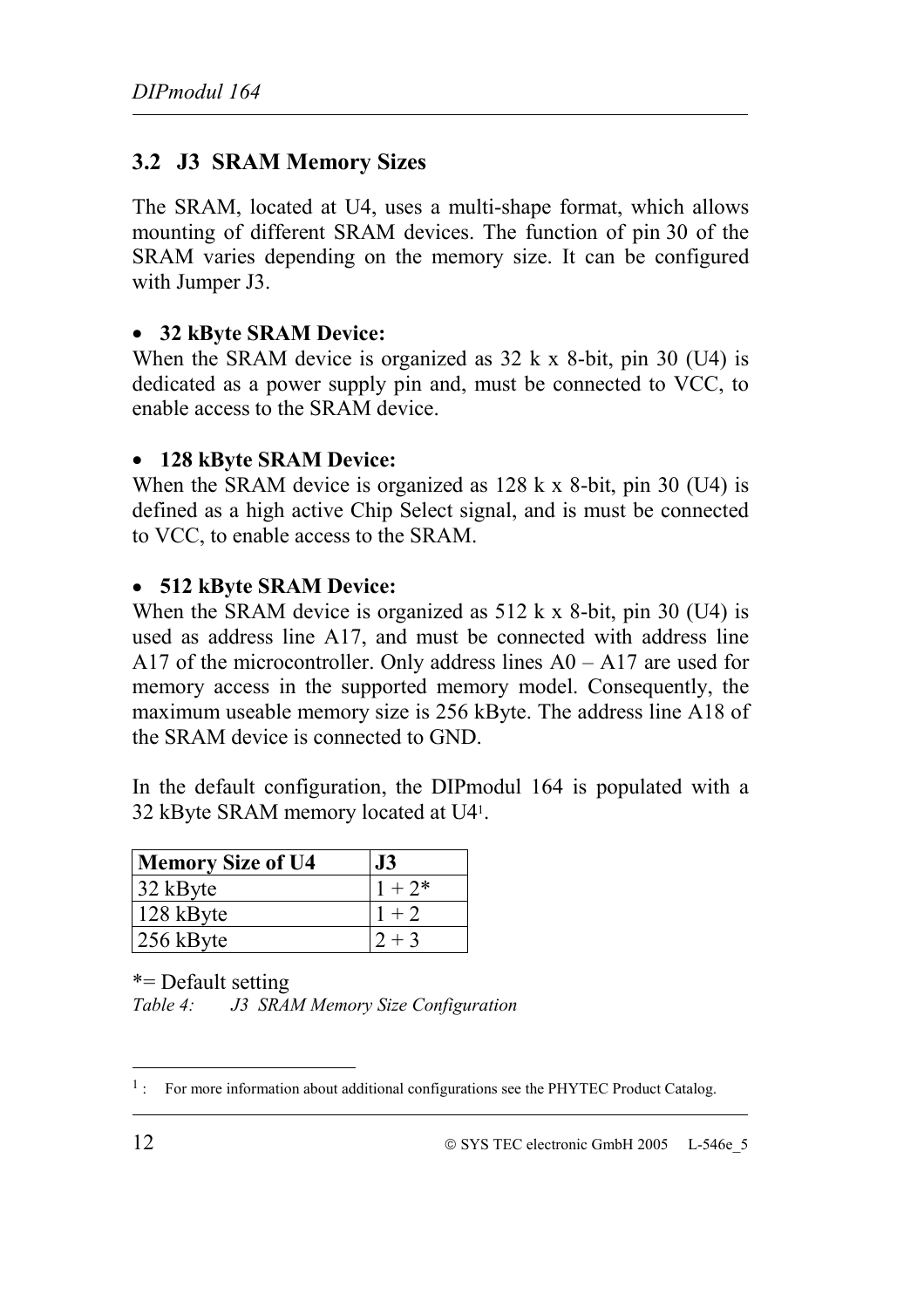## <span id="page-16-0"></span>**3.3 J4 Activating /NMI**

Jumper J4 activates the function of the /NMI on the microcontroller. Closing Jumper J4 allows control of the /NMI input via an external signal connected to pin X1B32 of the DIPmodul-connector (P8.3 inactive). Alternatively a software generated signal at port P8.3 can control the /NMI function. This function is required to activate the power-down mode of the controller. If Jumper J4 is open use of the /NMI is not possible.

| $\blacksquare/\text{NMI}$       | $\bf J4$ |
|---------------------------------|----------|
| Control of /NMI is not possible | $open^*$ |
| Control of /NMI possible        | closed   |

\*= Default setting

| Table 5: | J4 Activating the /NMI |  |
|----------|------------------------|--|
|          |                        |  |



*Figure 7: Connection of the NMI Input to the DIPmodul 164*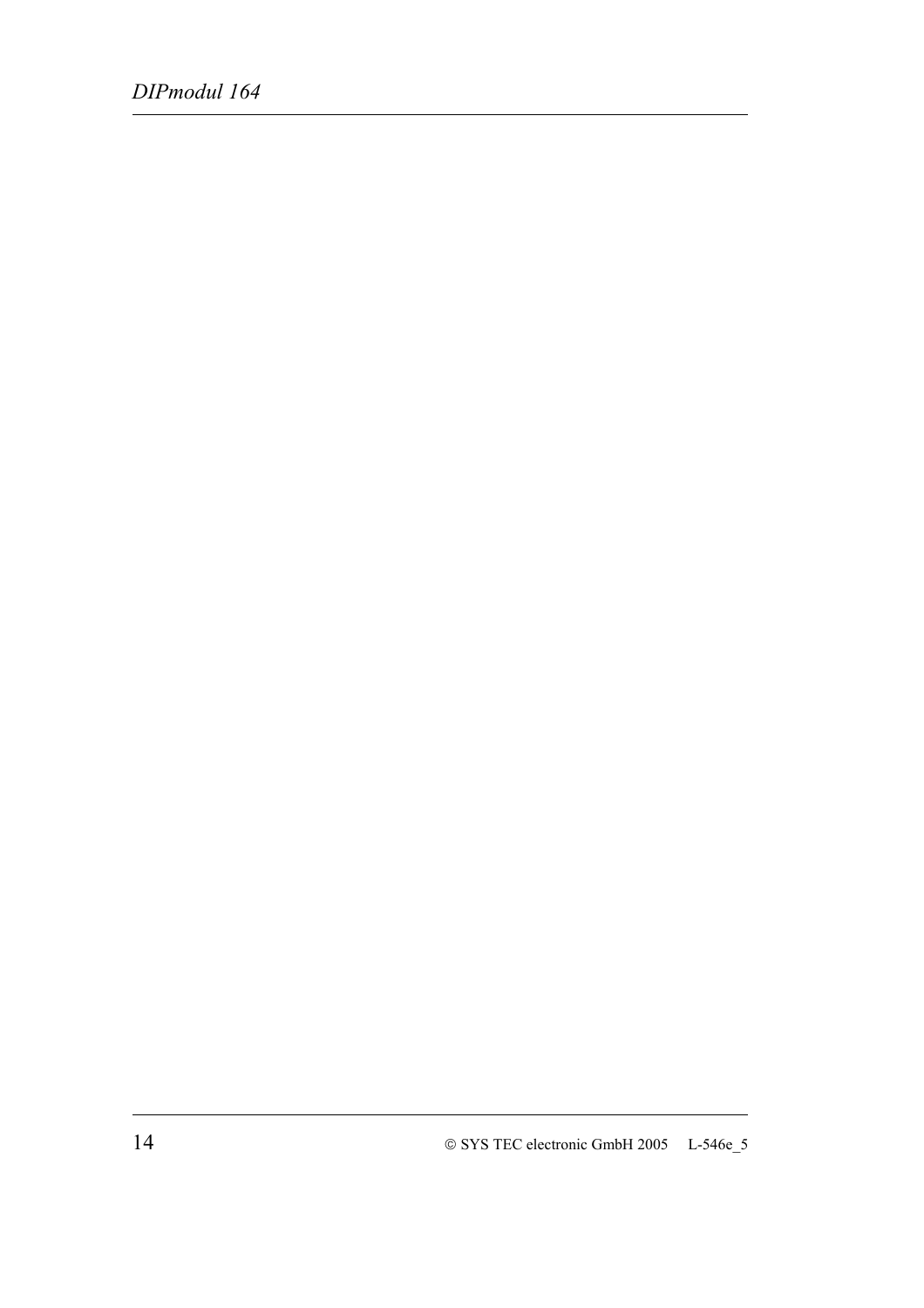# <span id="page-18-0"></span>**4 Configuration During System Reset**

Although most of the programmable features of the C164 are either configured during the initialization phase or repeatedly during program execution, there are some features that must be configured earlier. These features are important for the first code fetch and, hence, the correct execution of the initialization routine as well. Of particular importance to the system startup configuration are the characteristics of the external bus interface, which supports the module's memory (for example data width, multiplexed or demultiplexed mode etc.).

These selections are made during reset via the pins of Port P0, which are read at the and of the internal reset sequence. During reset, internal pull-up devices are active on the Port P0 lines, so their input level is high, if the respective pin is left open. To change the configuration, external pull-down devices must be connected to the respective pin which generates a low level at the applicable input.

All of the configurations shown below are fixed and must not be changed. The following tables describe Port P0 and the function of the pins during system startup configuration.

| Function of Port P0 during System Reset (High Byte)            |                    |                                       |    |                              |                |                                                                                          |                    |  |
|----------------------------------------------------------------|--------------------|---------------------------------------|----|------------------------------|----------------|------------------------------------------------------------------------------------------|--------------------|--|
| Bit H <sub>7</sub>                                             | - H6               | H <sub>5</sub>                        | H4 | H <sub>3</sub>               | H <sub>2</sub> | H1                                                                                       | Bit H <sub>0</sub> |  |
|                                                                | <b>CLKCFG</b><br>0 |                                       |    | <b>SALSEL</b>                | <b>CSSEL</b>   |                                                                                          | <b>WRC</b>         |  |
| Double the<br>external clock<br>signal $(f_{\text{XTAL}} * 2)$ |                    | Support<br>256 kByte<br>address space |    | Support<br>/CS0 and<br>/CS11 |                | /WR pin functions<br>as /WR signal,<br>function of P3.12<br>is configured by<br>software |                    |  |

 <sup>1</sup>: If ports P4.0 to P4.3 are configured as segment addresses and chip select outputs, the segment address signal takes preference. I.e. although CSSEL is configured with 11 only 2 /CS signals are available.

l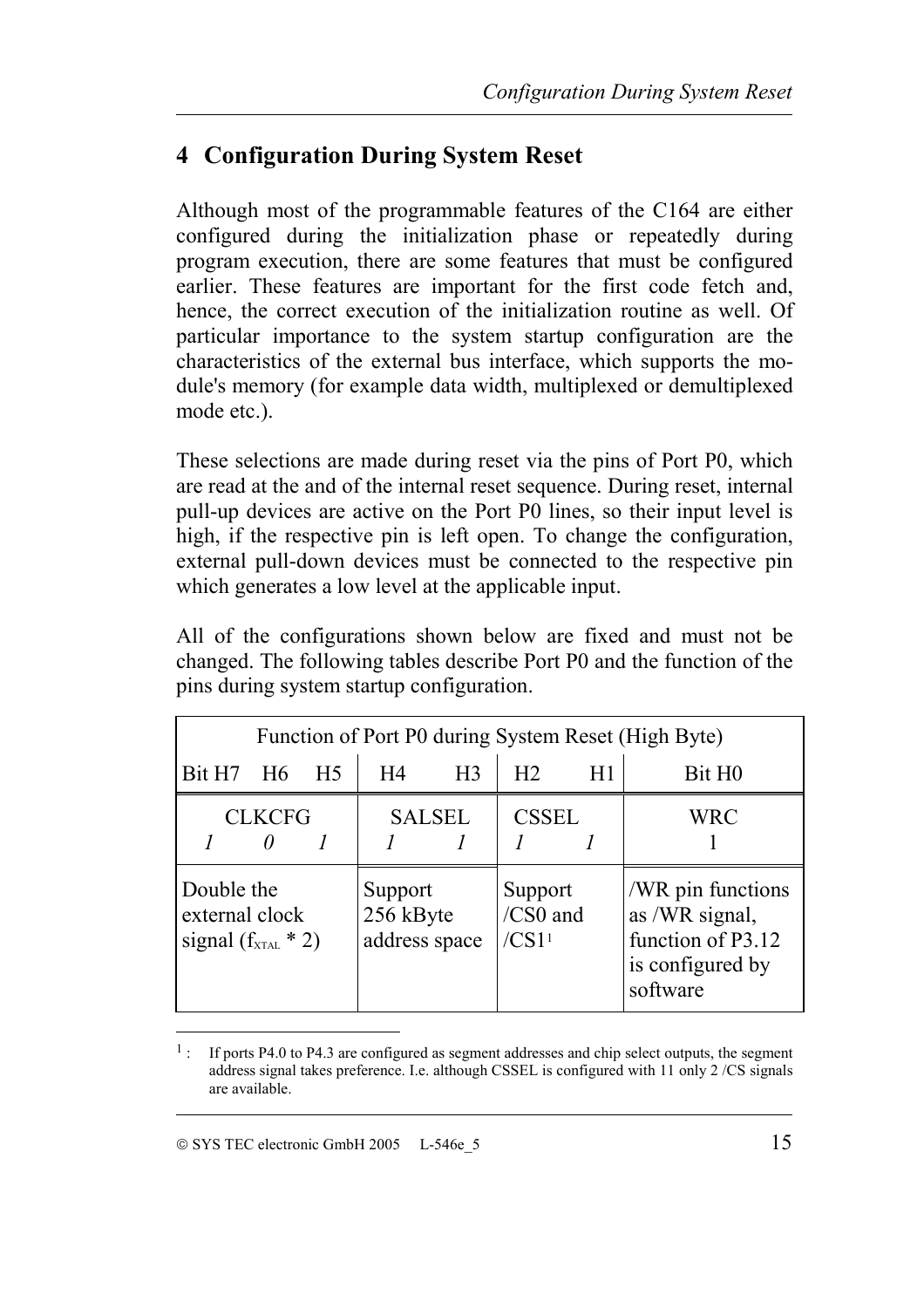<span id="page-19-0"></span>

|                                                 | Function of Port P0 during System Reset (Low Byte) |                |                                                                          |                |                |                                          |                                          |
|-------------------------------------------------|----------------------------------------------------|----------------|--------------------------------------------------------------------------|----------------|----------------|------------------------------------------|------------------------------------------|
| Bit L7                                          | L6                                                 | L <sub>5</sub> | IA                                                                       | L <sub>3</sub> | L <sub>2</sub> | L1                                       | Bit L <sub>0</sub>                       |
| <b>BUSTYP</b>                                   |                                                    |                | <b>SMOD</b>                                                              |                |                | <b>ADP</b>                               | <b>EMU</b>                               |
| 8-bit<br>multiplexed<br>address and<br>data bus |                                                    |                | Execution of programs out<br>of the external code<br>memory is supported |                |                | <b>Adapt Mode</b><br>is not<br>supported | Emulation<br>Mode is<br>not<br>supported |

*Table 6: System Startup Configuration after Reset*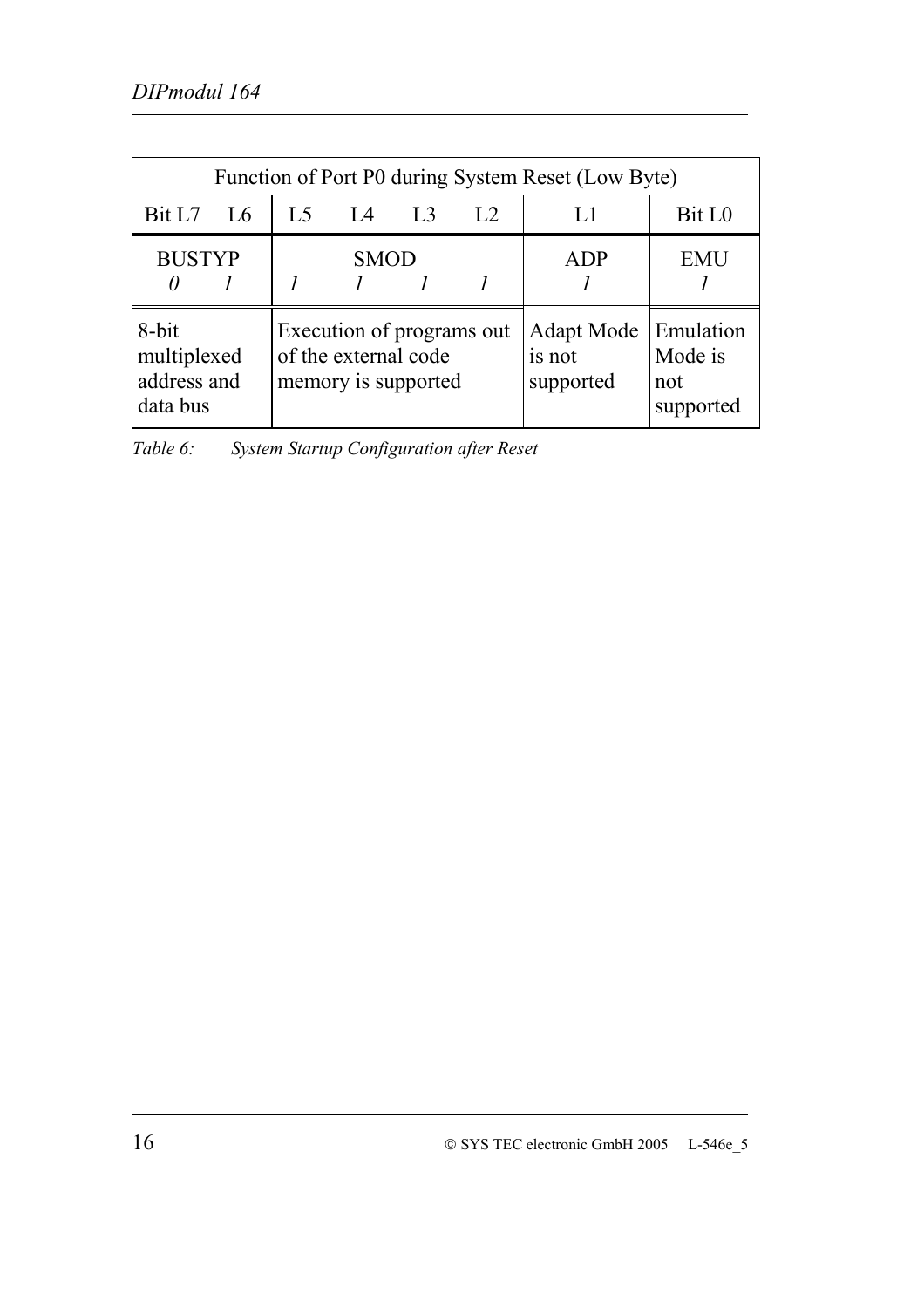# <span id="page-20-0"></span>**5 On-board Memory Configuration**

The following section describes the configuration of on-board memory devices of the DIPmodul 164. Flash memory is provided at U3 for storage of program code. Internal RAM or external SRAM is available to store program data. The bus interface for Flash and SRAM is configured at time of delivery.

## **5.1 Address/Data Bus Configuration**

The C164 controller is configured to support an 8-bit multiplexed address/data bus, address lines A0-A17 as well as the Chip Selects /CS0 and /CS1. The address lines A0-A7 are multiplexed with data lines D0-D7 and available at port P0L. The maximum address space per memory device (Flash, SRAM) is 256 kByte in this configuration.

Write access is obtained with the /WR<sup>1</sup> signal exclusively. The /CS0 (P4.3) signal controls access to the Flash memory while /CS1 (P4.2) activates the SRAM device.

This DIPmodul 164 is offered with various memory configurations. The corresponding values must be entered in the startup code for the C164 controller in order to properly select the address space and access control.

 $\overline{a}$ 

 <sup>1</sup>: The port pin 3.12 must not be configured as BHE since this pin controls access to the on-board EEPROM.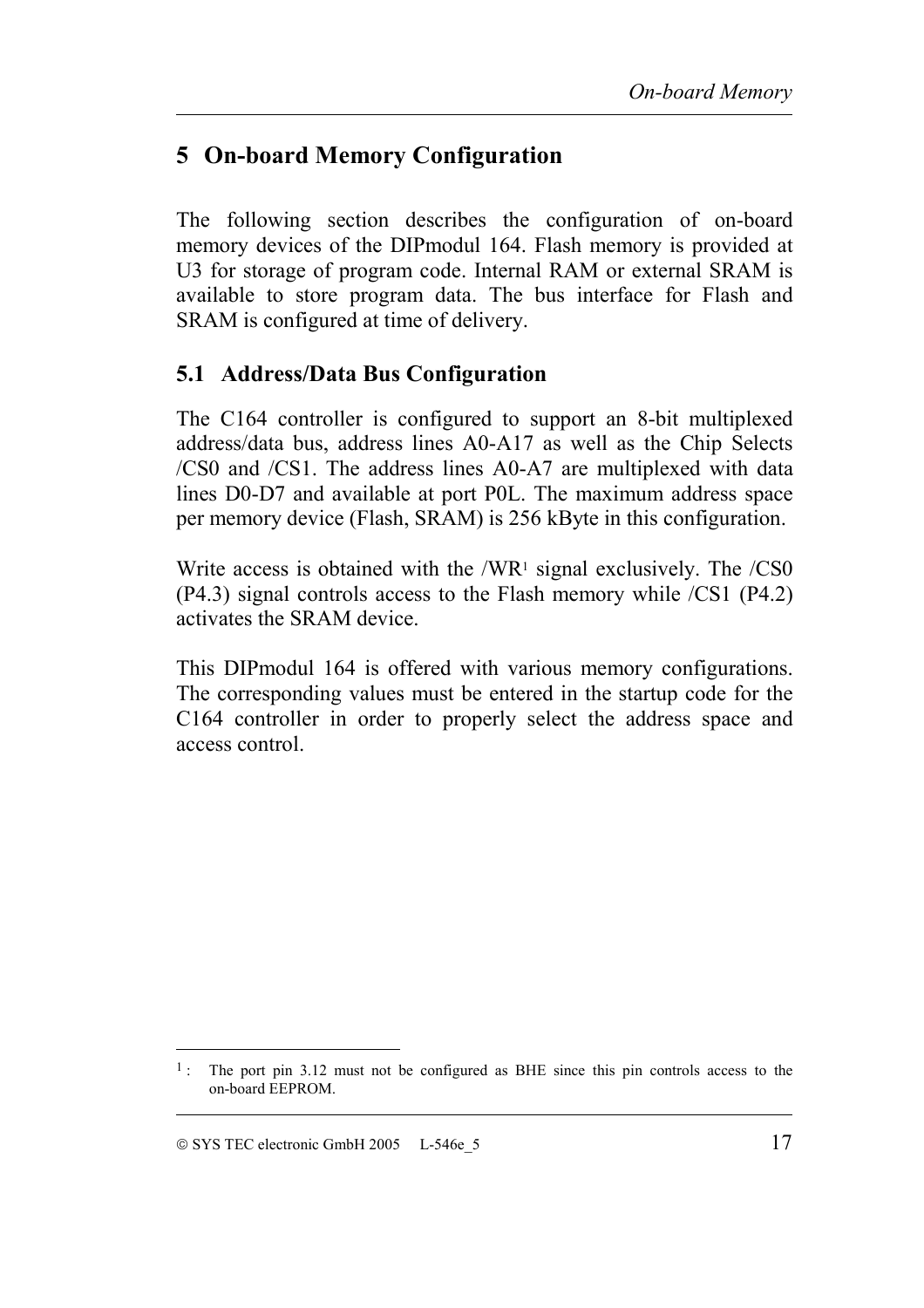## <span id="page-21-0"></span>**5.2 Flash Memory (U3)**

Flash, as non-volatile memory on the DIPmodul 164, provides an easily reprogrammable means of code storage to the user. The DIPmodul 164 can be populated at U3 by a single Flash device of type 29F010 with two banks of 64 kByte each or device type 29F040 with 8 banks of 64 kByte each. When mounted with a 29F040 type Flash, only 256 kByte of the 512 kByte can be accessed by the controller (*refer to section [4](#page-18-0)*). Flash memory devices offer up to 100,000 reprogramming cycles, and enable on-board programming of user code. These Flash devices are programmable with 5 V. No dedicated programming voltage is required. Access to the Flash memory is controlled by /CS0.

| <b>Type</b> | <b>Size</b> | <b>Manu-</b> | <b>Device</b>    | Man. | Access            | MCTCO <sup>2</sup> |
|-------------|-------------|--------------|------------------|------|-------------------|--------------------|
|             |             | facturer     | Code             | Code | Time <sup>1</sup> |                    |
| 29F010      | 128 kByte   | <b>AMD</b>   | 20 <sub>h</sub>  | 01   | $90$ ns           | 14                 |
| 29F002NBT   | 256 kByte   | AMD          | B <sub>0</sub> h | 01   | $90$ ns           | 14                 |
| 29F002NBB   | 256 kByte   | <b>AMD</b>   | 34h              | 01   | $90$ ns           | 14                 |
| 29F040      | 512 kByte   | Fujitsu      | A4h              | 04   | $90$ ns           | 14                 |
| 29F040      | 512 kByte   | AMD          | A4h              | 01   | $90$ ns           | 14                 |

#### *Table 7: Flash Memory*

A value of MCTC0 = 14 configures one wait state (number of wait states  $= 15 - MCTCO$ .

All standard versions of the DIPmodul 164 feature a programming utility – FlashTools (*refer to applicable QuickStart Instruction for more details*) – that allows for convenient on-board programming.

Use of a Flash device as the only code memory results in limited usability of the Flash as non-volatile memory for data. This is due to the internal structure of the Flash device as, during the Flash's internal programming process, the reading of data from Flash is not possible. For Flash programming, program execution must be transferred out of Flash (such as into von Neumann RAM). This usually equals the interruption of a "normal" program execution cycle.

l

<sup>&</sup>lt;sup>1</sup>: Contact SYSTEC/PHYTEC for more information about additional configurations.

<sup>2:</sup> MCTC0 – Memory Cycle Time in BUSCON0 register, number of wait states  $= [15 - MCTC]$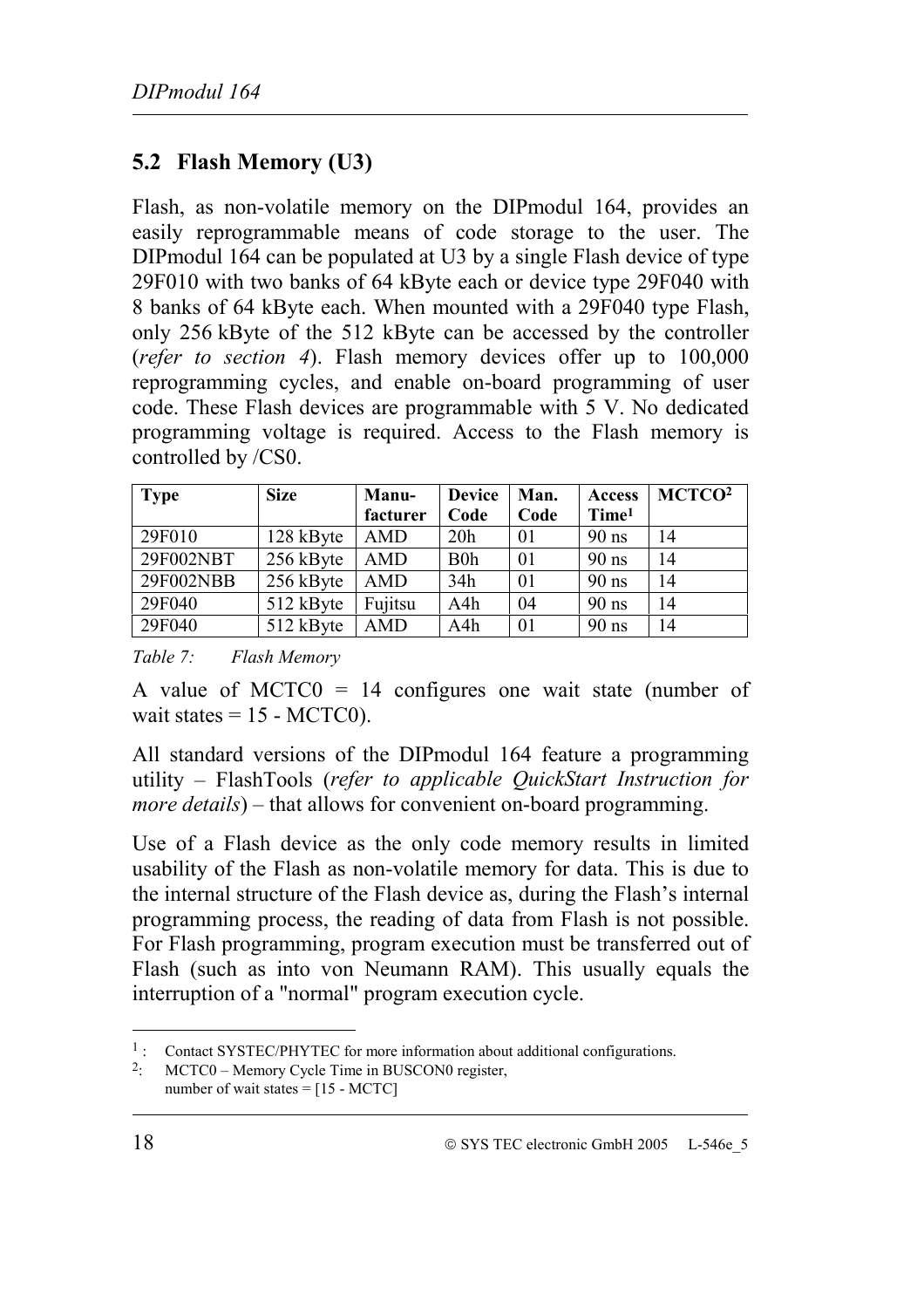<span id="page-22-0"></span>As of the printing of this manual, Flash devices generally have a life expectancy of at least 100,000 erase/program cycles.

## **5.3 SRAM Memory (U4)**

Access to the SRAM memory is controlled by /CS1 and achieved using an 8-bit data bus. The SRAM, located at U4, uses a multi-shape format, which allows mounting of different SRAM devices. The function of pin 30 of the SRAM varies depending on the memory size. It can be configured with Jumper J3 (*refer to section [3.2](#page-15-0) for more details*).

#### • **32 kByte SRAM Device:**

When the SRAM device is organized as 32 k x 8-bit, pin 30 (U4) is dedicated as a power supply pin and, must be connected to VCC, to enable access to the SRAM device.

#### • **128 kByte SRAM Device:**

When the SRAM device is organized as 128 k x 8-bit, pin 30 (U4) is defined as a high active Chip Select signal, and is must be connected to VCC, to enable access to the SRAM.

#### • **512 kByte SRAM Device:**

When the SRAM device is organized as 512 k x 8-bit, pin 30 (U4) is used as address line A17, and must be connected with address line A17 of the microcontroller. Only address lines A0 – A17 are used for memory access in the supported memory model. Consequently, the maximum useable memory size is 256 kByte. The address line A18 of the SRAM device is connected to GND.

In the default configuration, a 32 kByte SRAM device with 90 ns access time populates the DIPmodul 164 at U41. The value of bit MCTC1 (located in the BUSCON1 register) must be set to 14 if the access time is 90 ns.

 $\overline{a}$ 

 <sup>1</sup>: For more information about additional configurations see the PHYTEC Product Catalog or contact PHYTEC.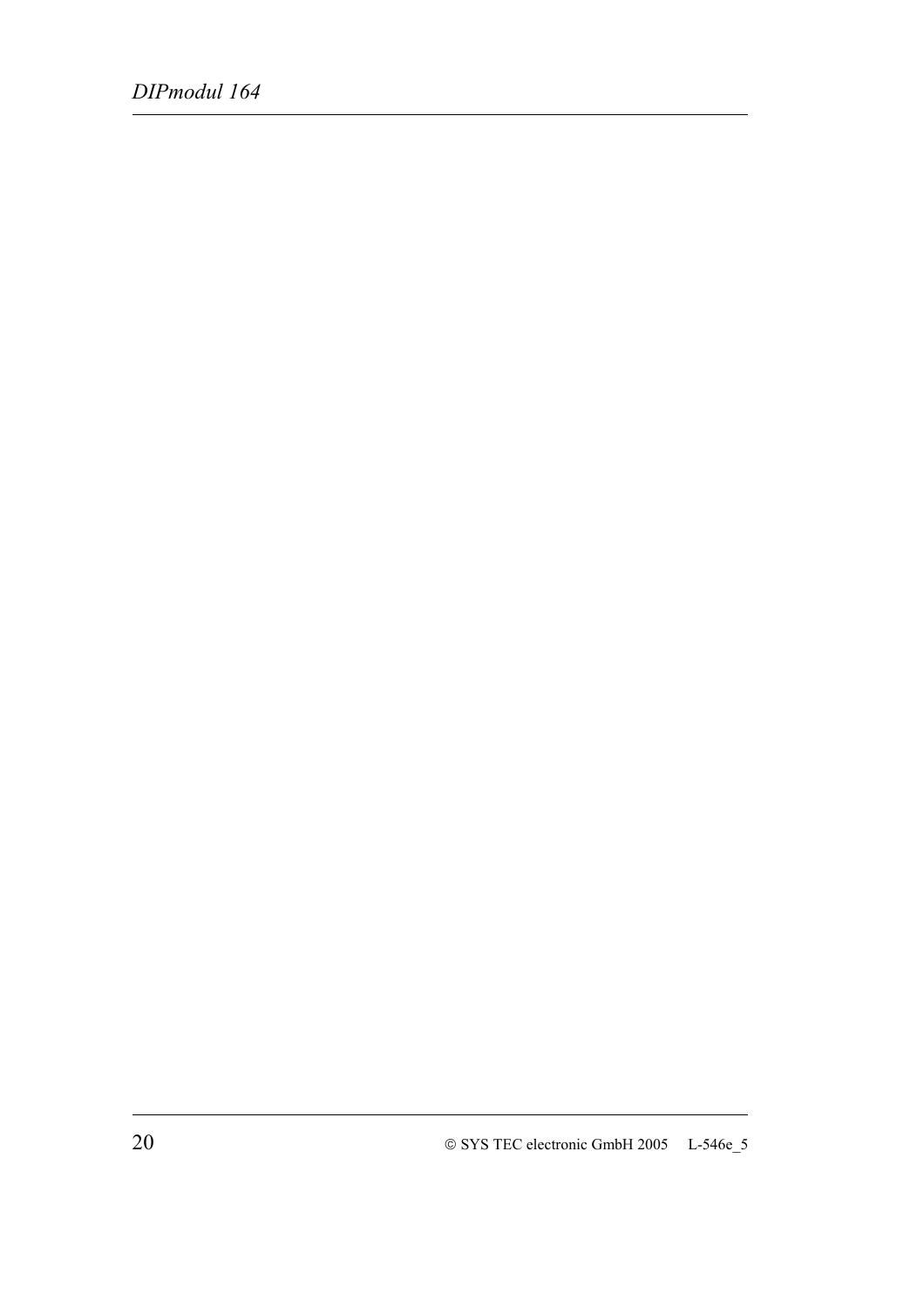## <span id="page-24-0"></span>**6 Memory Models**

The following sections provide examples for the configuration of two memory models of the DIPmodul 164. Please note, that the /CS0 (P4.3) signal controls access to the Flash memory while /CS1 (P4.2) activates the SRAM device. Other /CS signals are not configured. The C164 controller is configured to support an 8-bit multiplexed address/data bus. The maximum address space per memory device (Flash, SRAM) is 256 kByte in this configuration. Write access to both SRAM and Flash is obtained with the /WR1 signal exclusively.

This DIPmodul 164 is offered with various memory configurations. The corresponding values must be entered in the startup code for the C164 controller in order to properly select the address space and access control.

## **6.1 Runtime Model**

The microcontroller always begins with a command execution (Reset inactive, no Bootstrap mode) at address 0 with active /CS0. Code access is therefore directed to Flash memory (U3). The Flash memory must contain the user application at address 0. Access to the SRAM (U4) is possible only after initialization of the /CS1 signal in regards to size, address range and access mode. Normally, this memory model is used for start-up of the user application out of the Flash, and is therefore called runtime model.

In the runtime model, the SRAM should be configured to start after the Flash memory range in the address space of the microcontroller. Since the Flash is available at 0x00000, and has a capacity up to 256 kByte, it is recommended that the SRAM start address is 0x40000. The size of the SRAM memory range can be configured by software according to the available memory size.

 $\overline{a}$ 

 <sup>1</sup>: The port pin 3.12 must not be configured as BHE since this pin controls access to the on-board EEPROM.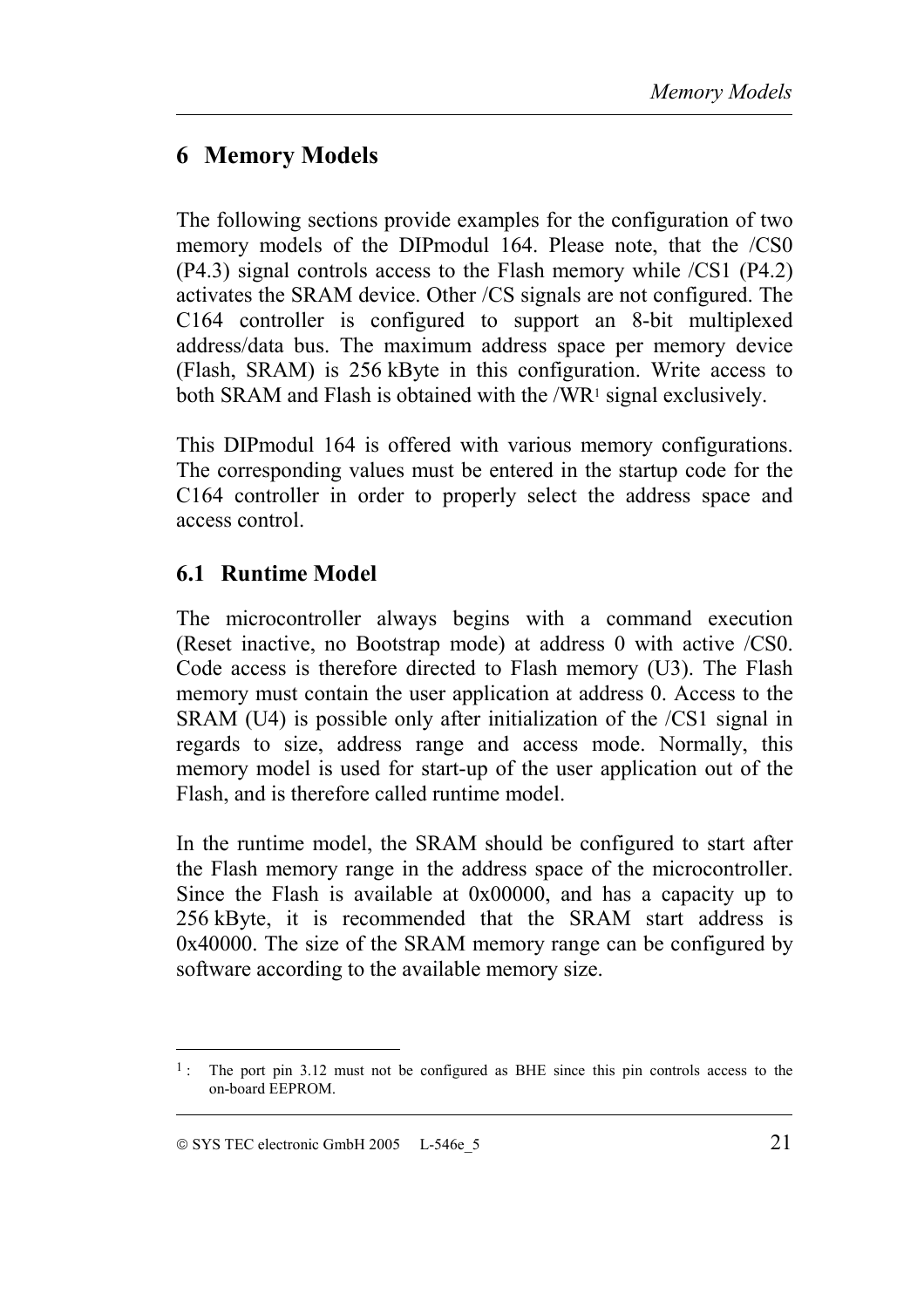<span id="page-25-0"></span>When using the Flash memory in an application, please note that the address space from  $0x00E000 - 0x00$ FFFF is reserved for access to the internal XRAM/CAN and RAM/SFR areas. This address range must be reserved while linking an application.

## **6.2 Programming Model**

Using the Bootstrap mode of the C164 the microcontroller is able to receive and execute program code via the serial interface. In this mode it is also possible to configure the start address and the size of the onboard SRAM (U4) connected to /CS1, enabling access to the SRAM at address 0. This feature is used for the execution of FlashTools, as well as the monitor program. This memory model is known as the programming model.

In the programming model, the SRAM should be configured to start before the Flash memory range in the address space of the microcontroller. If the monitor program is used in support of the debugger, it is advised that the differences between the position of the address space for the program code and the program data are minimal. We recommend to configure the SRAM in the address space from  $0x00000 - 0x03$  FFFF for storage of program code and in the address space from 0x40000 – 0xFFFF for storage of program data. Since only one physical SRAM device is used, the SRAM should be divided into two areas and used by the applications separately as program code and program data.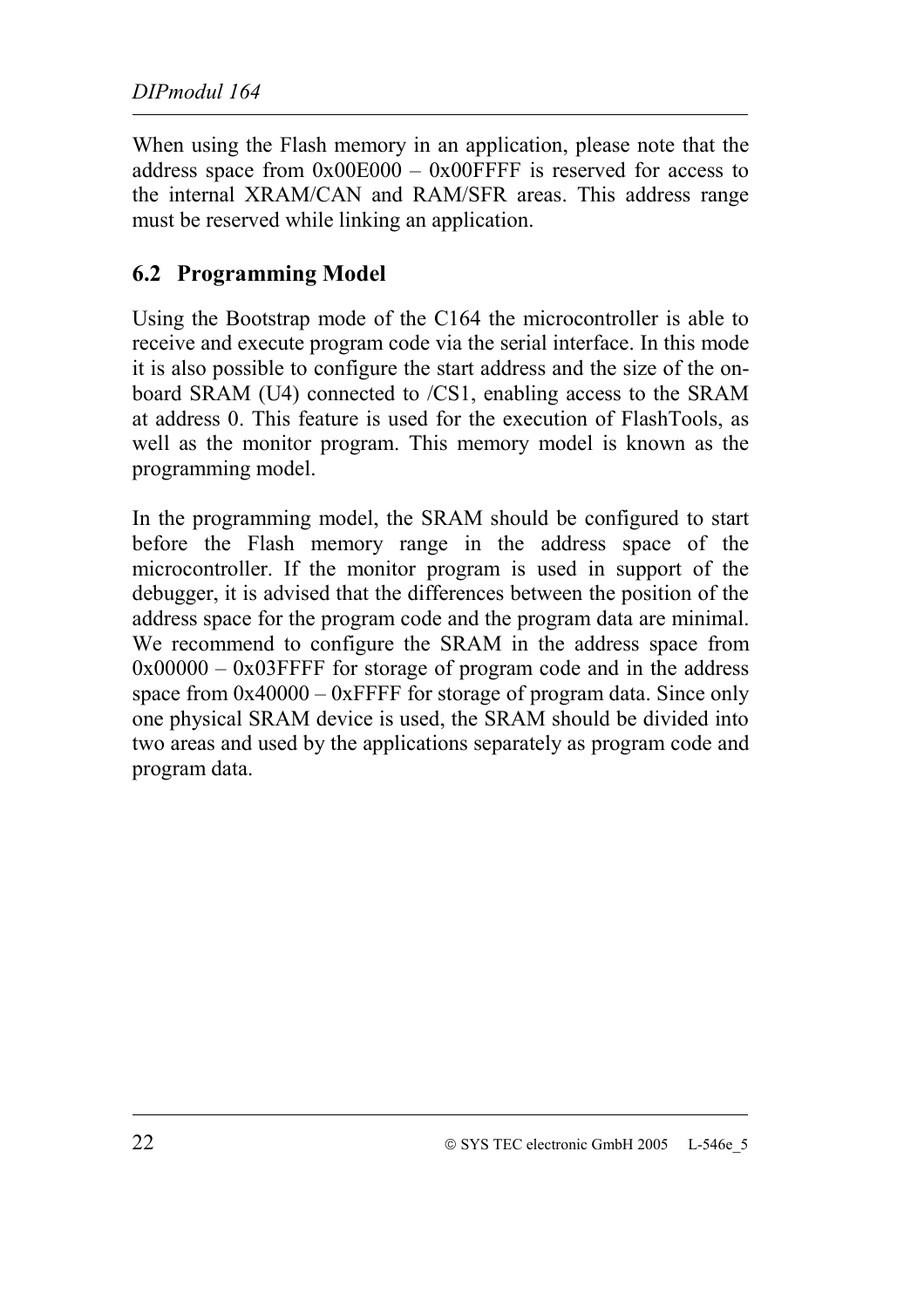## <span id="page-26-0"></span>**7 On-Board Peripherals**

The following sections describe the on-board peripherals of the DIPmodul 164. Further information on the peripherals of the microcontroller can be found in the hardware manual of the C164.

## **7.1 Clock Generation**

A 10 MHz quartz populates the DIPmodul 164. With the choosen configuration for the PLL of the microcontroller (*refer to section [4](#page-18-0)*), the frequency of the quartz is doubled. The CPU then operates at a 20 MHz frequency (default configuration).

#### **7.2 Reset**

A capacitor of  $4.7 \mu$ F is connected to the reset input of the microcontroller. This enables releasing an automatic reset during power-on. During power-on, the capacitor is charged via a resistor 50°kOhm – 150°kOhm in size. This results in a low-level at the reset input of the microcontroller for approximately 40 ms – 120 ms.



*Figure 8: Timing Diagram at /RESIN (C164CI) during Power-on and Poweroff (R=50 k, C3=4700 nF)*

Alternatively it is possible to reset the DIPmodule-164 manually via pin X1A19 of the DIPmodul-connector. This is necessary when the supply voltage increases slowly, and therefore the automatic reset will not work.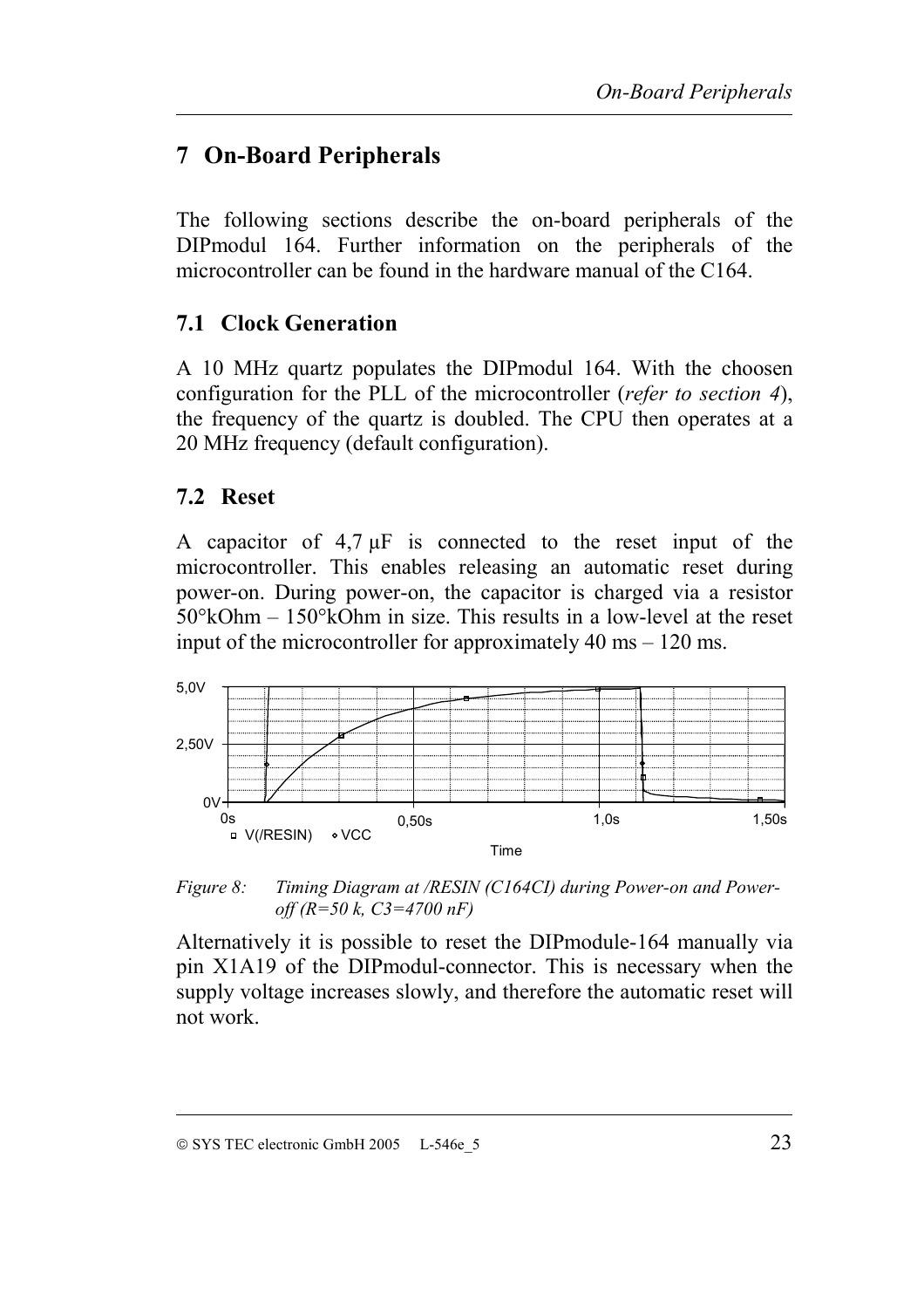<span id="page-27-0"></span>

*Figure 9: Circuitry of the Reset Input on the DIPmodul 164*

## **7.3 /BOOT**

The C164 has a built-in Bootstrap loader that supports loading and execution of user programs using the serial interface. The Bootstrap loader starts if the Boot input is connected to GND via a pull-down resistor during a high-to-low transition of the RESIN signal.



*Figure 10: Circuitry of the Boot Pin on the DIPmodul 164*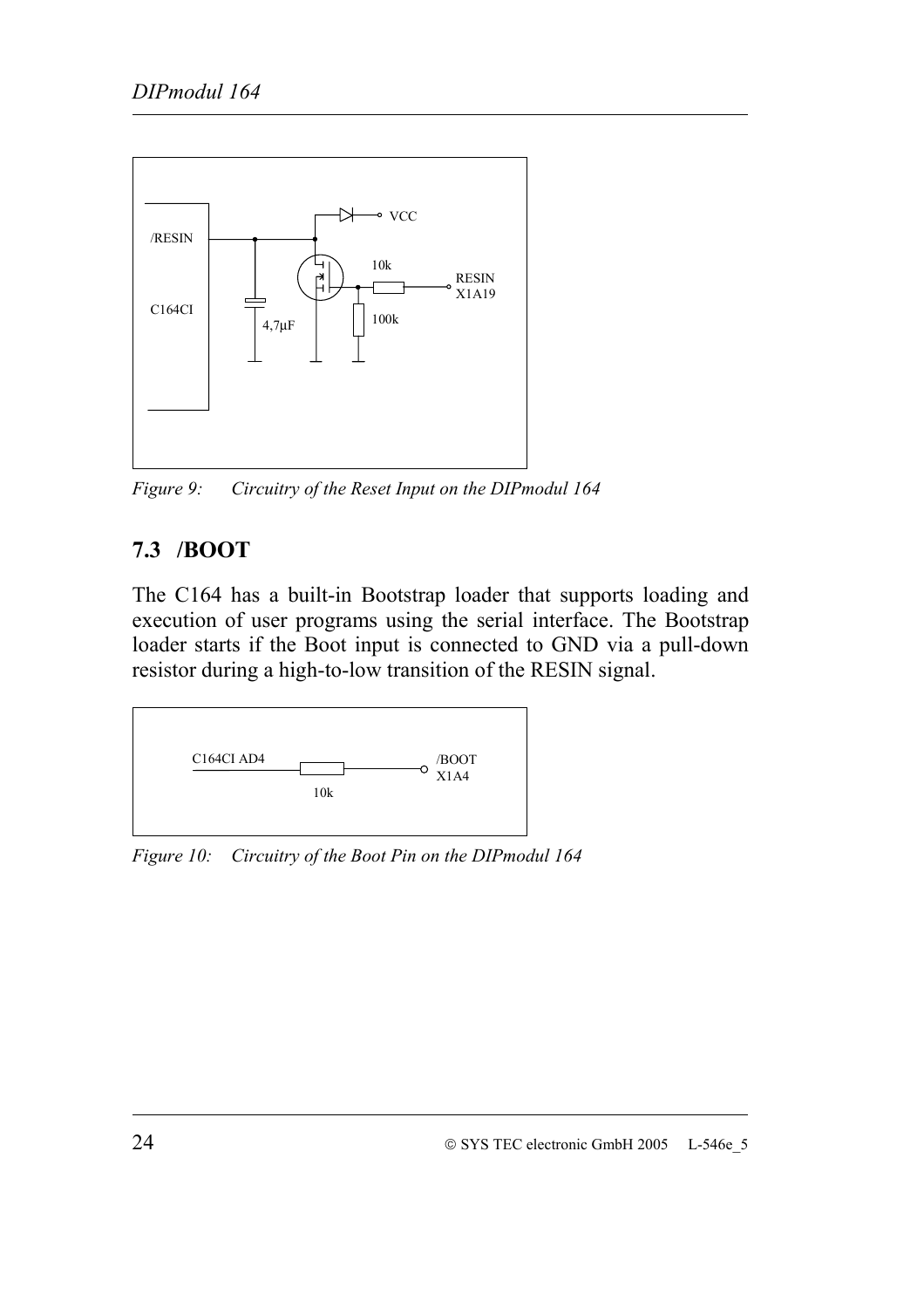## <span id="page-28-0"></span>**7.4 DIP-Switch S1**

The on-board DIP switch S1 is connected with port P1L. The following table describes the switch position and the resulting signal level on the port pins.

| <b>Switch</b> | <b>Switch Position</b> | <b>Port Pin Level</b> |
|---------------|------------------------|-----------------------|
| S1.1          | <b>OFF</b>             | $P1L.0 = 1$           |
|               | ON                     | $P1L.0 = 0$           |
| S1.2          | <b>OFF</b>             | $P1L.1 = 1$           |
|               | ON                     | $P1L.1 = 0$           |
| S1.3          | <b>OFF</b>             | $P1L.2 = 1$           |
|               | ON                     | $P1L.2 = 0$           |
| S1.4          | <b>OFF</b>             | $P1L.3 = 1$           |
|               | ON                     | $P1L.3 = 0$           |
| S1.5          | <b>OFF</b>             | $P1L.4 = 1$           |
|               | ON                     | $P1L.4 = 0$           |
| S1.6          | <b>OFF</b>             | $P1L.5 = 1$           |
|               | ON                     | $P1L.5=0$             |
| S1.7          | <b>OFF</b>             | $P1L.6 = 1$           |
|               | ON                     | $P1L.6=0$             |
| S1.8          | <b>OFF</b>             | $P1L.7 = 1$           |
|               | ON                     | $P1L.7=0$             |

*Table 8: Connection of DIP-Switch S1 to Port P1L*

## **7.5 Serial Interfaces**

The microcontroller features an on-chip UART. The RxD0 (X1A1, P3.11) and TxD0 (X1A2, P3.10) pins of DIPmodul-connector can be used to connect to an external RS-232 or RS-485 transceiver.

The RxD0 and TxD0 pins on the DIPmodul 164 provide TTL levels, and therefore must not be connected to RS-232 signals. An external transceiver is required for connection to an RS-232 interface.

SYS TEC electronic GmbH 2005 L-546e\_5 25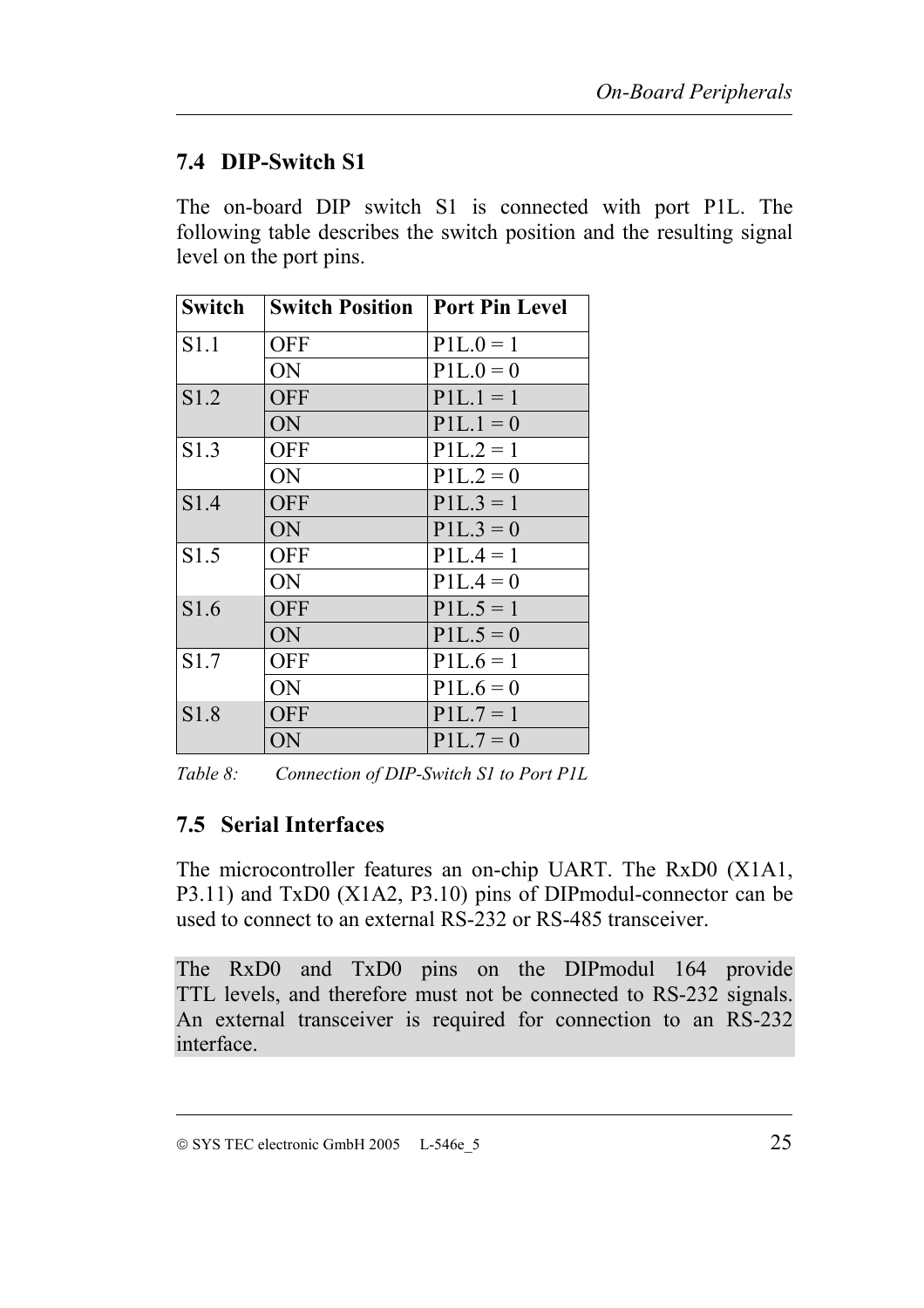## <span id="page-29-0"></span>**7.6 CAN Interface**

The DIPmodul 164 is equipped with a C164CI controller. One of the special features of this controller is the on-chip Full-CAN controller which enables the integration of the DIPmodul 164 in a CAN network. Running the C164CI controller with 20 MHz CPU clock, a CAN bit rate of up to 1 MBit/s can be achieved.

| <b>Bit Rate</b> | <b>BTR0</b> | <b>BTR1</b> |
|-----------------|-------------|-------------|
| $10$ kBit/s     | 71h         | 2Fh         |
| 50 kBit/s       | 49h         | 2Fh         |
| $125$ kBit/s    | 44h         | 1Ch         |
| $250$ kBit/s    | 41h         | 2Fh         |
| $500$ kBit/s    | 41h         | 16h         |
| $1000$ kBit/s   | 40h         | 16h         |

*Table 9: Selected Bit Rates with 20 MHz CPU Frequency*

The bit rates in *Table 9* are only examples. For specific applications, the values for sample point and the synchronization jump width must be configured by the user.

The programming of the CAN controller is done by means of control registers which are mapped into the regular memory space of the controller in the address range 0x0EF00h through 0x0EFFFh. The exact meaning of the registers and description of how to program the controller can be found in the C164CI controller manual. When utilizing the CAN interface port pins P4.5 (RXDC) and P4.6 (TXDC) must be connected to the on-board CAN transceiver (U5) via jumpers J1 and J2. Using the CANH (X1B38) and CANL (X1B37) pins, it is possible to connect the module directly to a CAN bus. This requires that the difference in the signal potential between the connected CAN nodes stays below the limiting values specified for the CAN transceiver.

In CAN applications with significant differences on the signal levels on the connected CAN nodes it is recommended to use an optically isolated CAN transceiver. The CAN transceiver is then supplied by a voltage from the CAN bus that is common to all nodes. In order to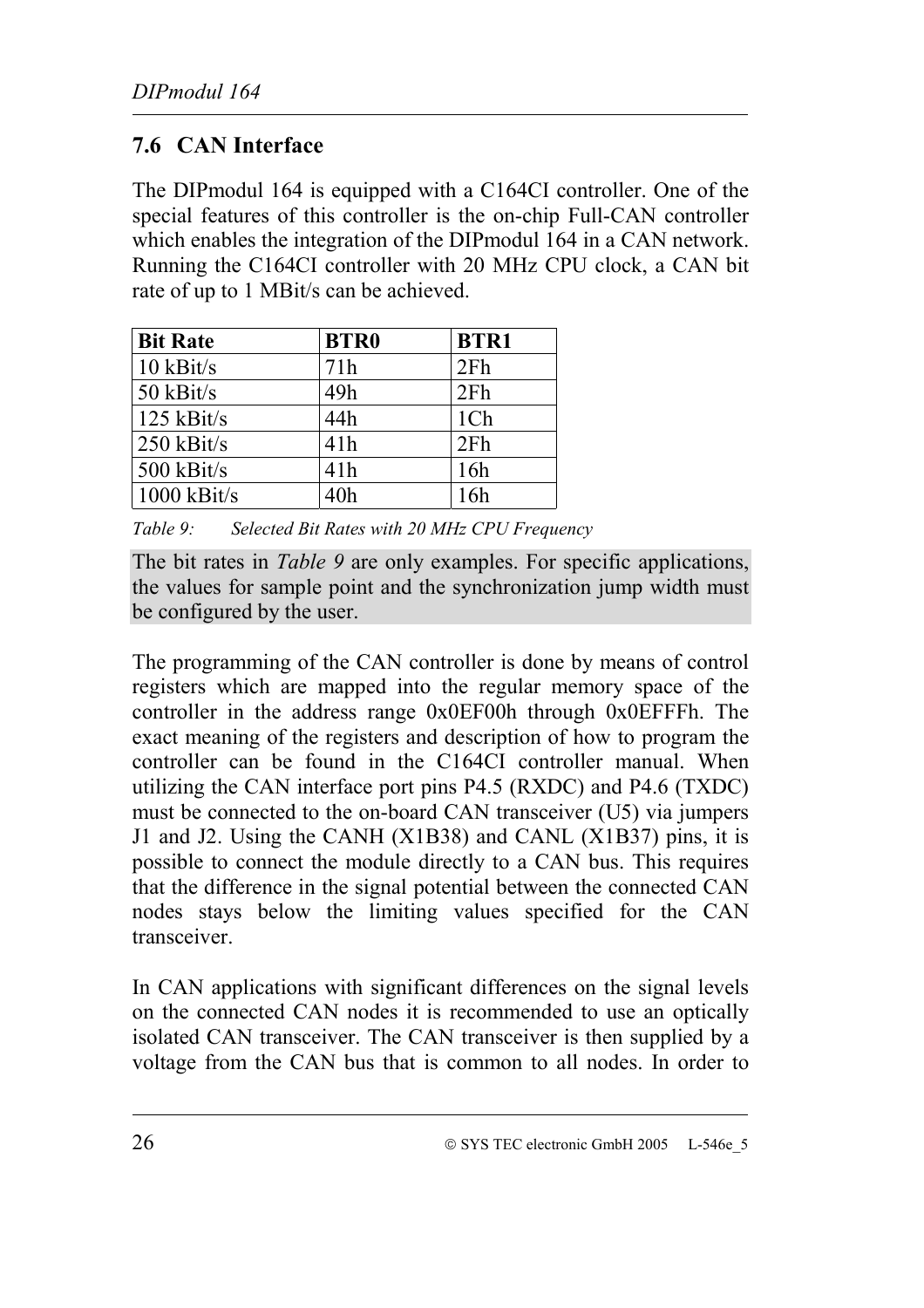<span id="page-30-0"></span>connect an optically isolated transceiver, Jumpers J1 and J2 must be opened. This enables connection of the TxDC (X1B39) and RxDC (X1B36) signals to an external CAN transceiver.

## **7.7 Serial EEPROM**

The EEPROM (U6, U7) is intended for storage of non-volatile data during the runtime of an application.

In order to achieve the fastest, simplest possible method for communication to the EEPROM, the internal *"High Speed Synchronous Serial Interface"* (SSC) of the C164CI is used. The interface supports transmission according to the SPI standard.

|               | <b>EEPROM</b> Connection C164 | <b>Description</b>                  |
|---------------|-------------------------------|-------------------------------------|
| <b>Signal</b> |                               |                                     |
| /CS           | U6: P3.12                     | In order to avoid access conflicts  |
|               | U7: P3.15                     | only one of the /CS lines selecting |
|               |                               | the EEPROM device can be active     |
|               |                               | (low signal).                       |
| <b>SO</b>     | P <sub>3.8</sub>              | Serial data output                  |
| /WP           | <b>GND</b>                    | Use of the Write Protect Enable     |
|               |                               | Bits (WPEN) of the EEPROMs is       |
|               |                               | supported.                          |
| <b>SI</b>     | P3.9                          | Serial data input                   |
| <b>SCK</b>    | P3.13                         | Clock input                         |
| /HOLD         | <b>VCC</b>                    | Hold function is not supported.     |
|               |                               | The SSC interface supports the      |
|               |                               | transmission of continuous data     |
|               |                               | streams.                            |

*Table 10: Connecting the EEPROM*

Depending on the EEPROM used, a transmission rate of up to 5 MBaud can be achieved. *[Table 11](#page-31-0)* gives an overview of EEPROM types and manufacturers.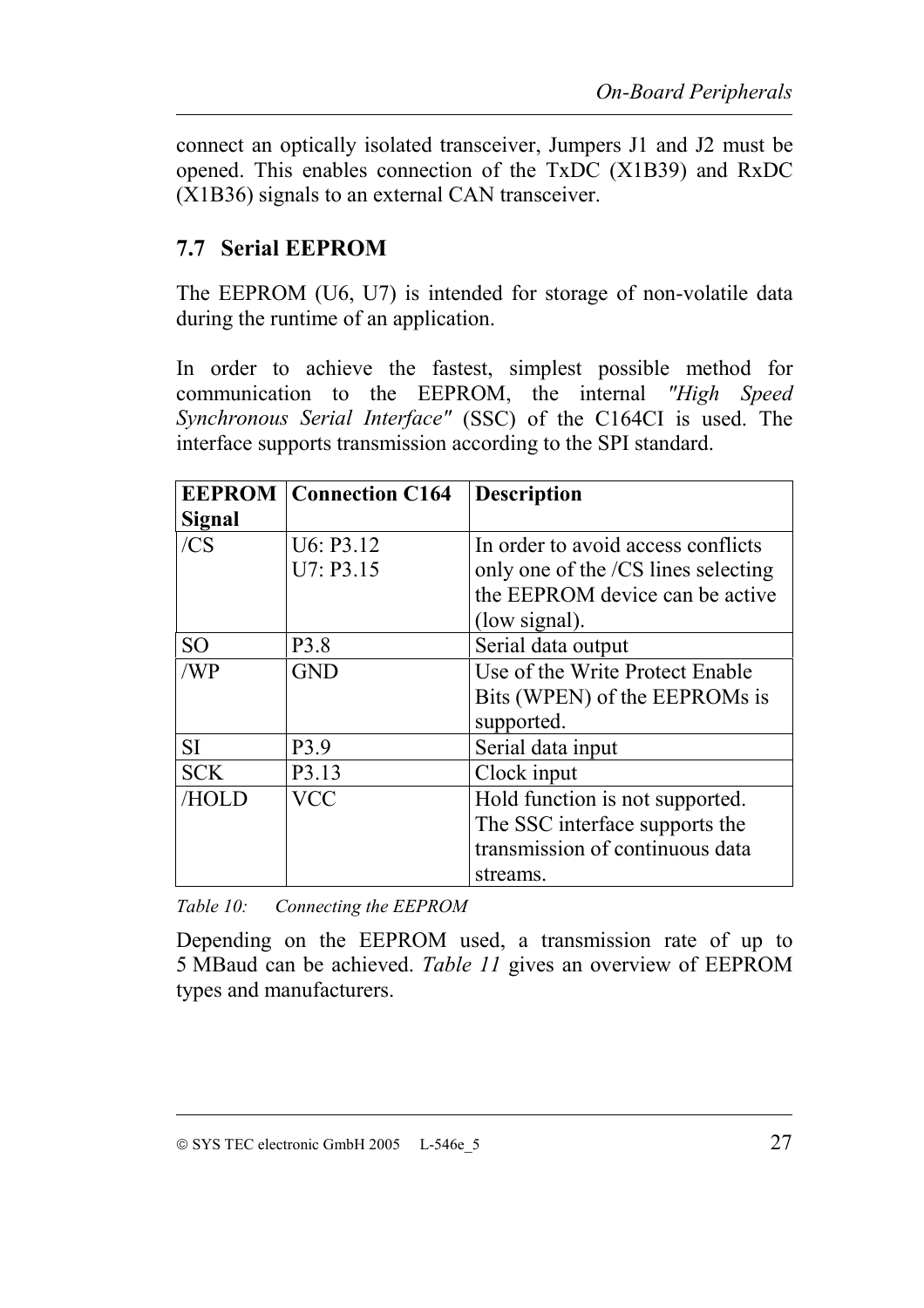<span id="page-31-0"></span>

| <b>Size</b> | <b>Device</b>  | Manufacturer | <b>Max. Baud Rate</b> |
|-------------|----------------|--------------|-----------------------|
| 2 kByte     | AT25160        | <b>ATMEL</b> | 2 MHz                 |
| 2 kByte     | X25170         | <b>XICOR</b> | 5 MHz                 |
| 2 kByte     | 25C160         | Microchip    | 3 MHz                 |
| 8 kByte     | AT25640        | <b>ATMEL</b> | 2 MHz                 |
| 8 kByte     | X25650         | <b>XICOR</b> | 5 MHz                 |
| 16 kByte    | AT25128        | <b>ATMEL</b> | 3 MHz                 |
| 32 kByte    | AT25256        | <b>ATMEL</b> | 3 MHz                 |
| 64 kByte    | AT25H512 ATMEL |              | 5 MHz                 |

*Table 11: Selected Serial EEPROMs (Manufacturers, Baud Rates)*

In order to store larger data quantities, it is possible to populate the board with up to two serial EEPROMs. This expands memory capacity up to 128 kByte (data valid as of printing of this manual). This enables a complete copy of the recent data to be kept during runtime of an application. In case of power failure, data is preserved, the application can reload data from the EEPROM and continue code execution at the point where it was interrupted.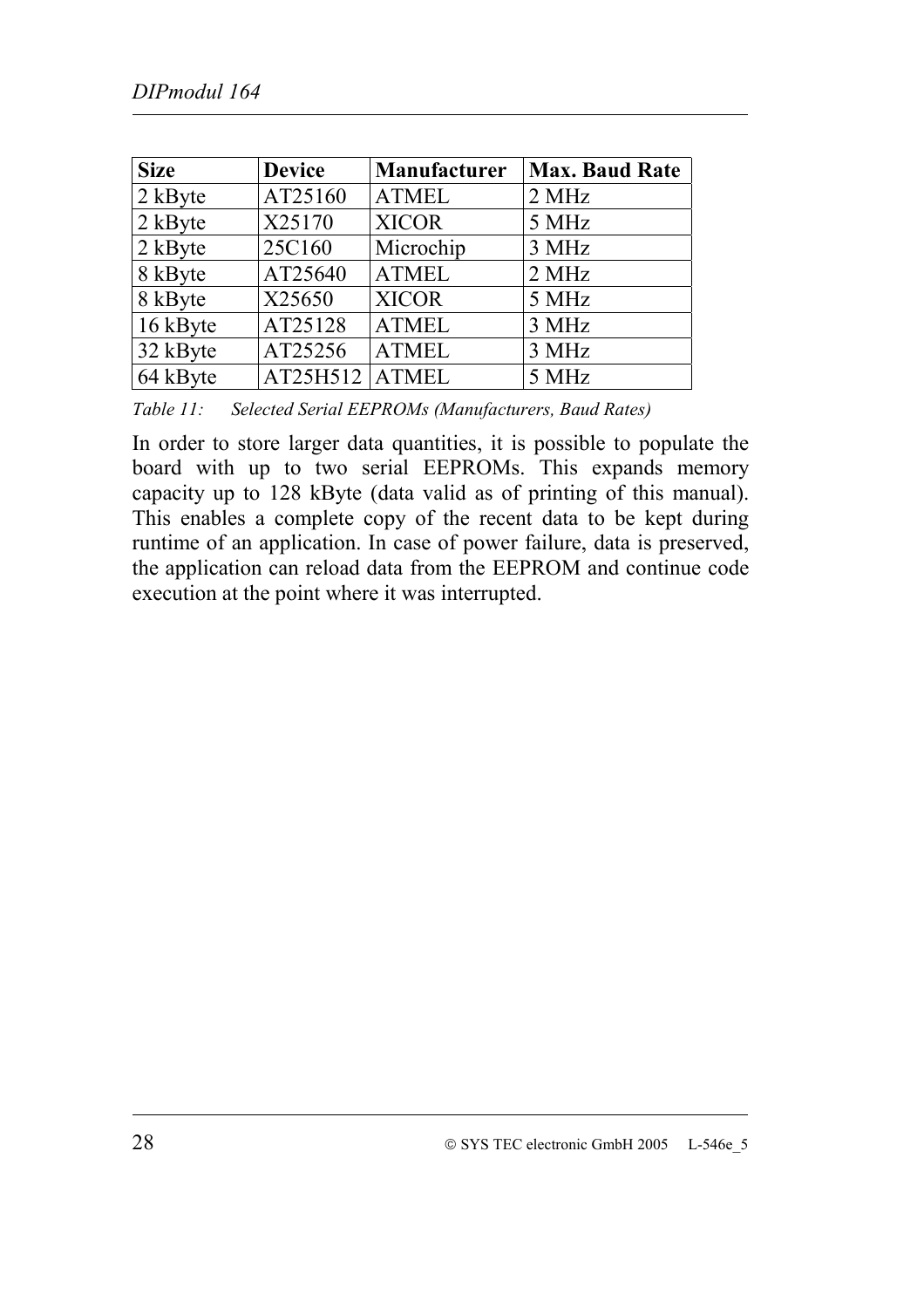## <span id="page-32-0"></span>**8 Technical Specifications**

The physical dimensions of the DIPmodul 164 are represented in *Figure 11.* The module's profile is about 12 mm thick, with a maximum component height of 3 mm on the pin-side of the PCB and approximately 4 mm on the CPU-side. The board itself is approximately 1,6 mm thick.



*Figure 11: Physical Dimensions (not shown at scale)*

The data represent the standard configuration of the DIPmodul 164 as of the printing of this manual.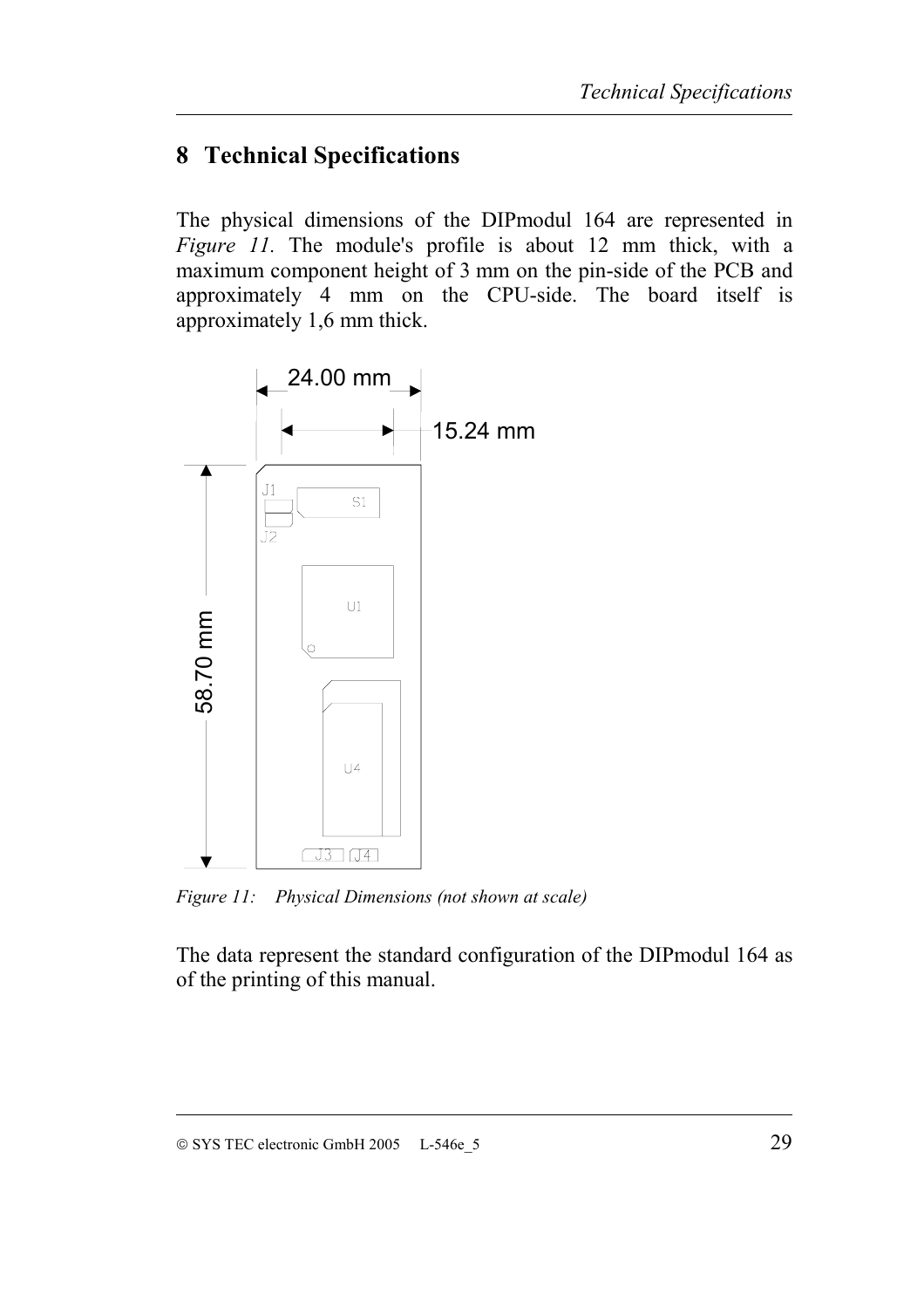Additional specifications:

#### **Electrical Parameters**

| • Operating voltage: | $5 V \pm 10 \%$                                                             |
|----------------------|-----------------------------------------------------------------------------|
| • Power consumption: | typ. 80 mA, 128 kByte Flash, 32 kByte                                       |
|                      | SRAM, 2 kByte EEPROM,                                                       |
|                      | CAN transceiver, 20 MHz CPU frequency,                                      |
|                      | $25^{\circ}$ C                                                              |
| • Clock generation   | 20 MHz CPU frequency, achieved by<br>doubling the external quartz frequency |
|                      | (10 MHz)                                                                    |

#### **Environment Conditions**

|                        | • Operating temperature: Standard: $0^{\circ}$ C to + 70 <sup>o</sup> C |
|------------------------|-------------------------------------------------------------------------|
|                        | Extended: $-40^{\circ}$ C to $+85^{\circ}$ C                            |
| • Storage temperature: | $-40^{\circ}$ C to $+90^{\circ}$ C                                      |
| • Humidity:            | max. 90 $\%$ not condensed                                              |

## **Mechanical Specifications**

| $\bullet$ Size:    | 24.0 mm x 58.7 mm $\pm$ 0.3 mm                                                                      |
|--------------------|-----------------------------------------------------------------------------------------------------|
| $\bullet$ Weight:  | approximately 10.5 g                                                                                |
|                    | • Pin header receptacles: 40-pin dual inline IC socket,                                             |
| • Pin header rows: | standard width 2.54 mm<br>standard width $2,54$ mm, $\varnothing$ 0,47 mm;<br>contact length 3.2 mm |

These specifications describe the standard configuration of the DIPmodul 164 as of the printing of this manual.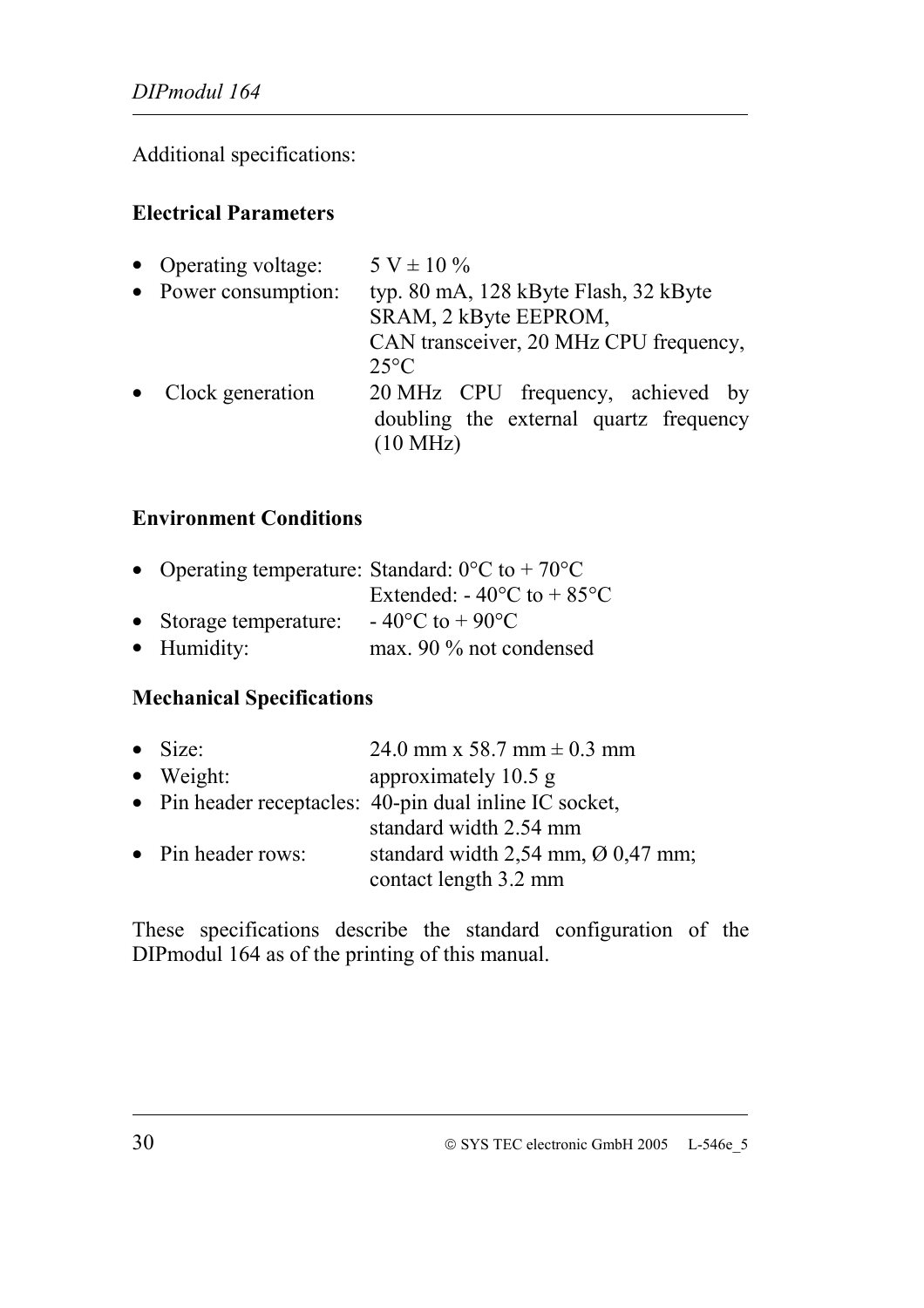## <span id="page-34-0"></span>**9 Hints for Handling the Module**

Removal of individual components on the DIPmodul 164 (controller, memory, standard quartz etc.) is not advisable given the compact nature of the module. Should this nonetheless be necessary, please ensure that the board, as well as surrounding components and sockets, remain undamaged while desoldering. Overheating the board can cause the solder pads to loosen, rendering the module inoperable. Carefully heat neighboring connections in pairs. After a few alternations, components can be removed with the solder-iron tip. Alternatively, a hot air gun can be used to heat and loosen the bonds.

When changing the controller ensure that the controller to be used is pin-compatible to the C164 Controller and that special hardware features are compatible with the layout of the board.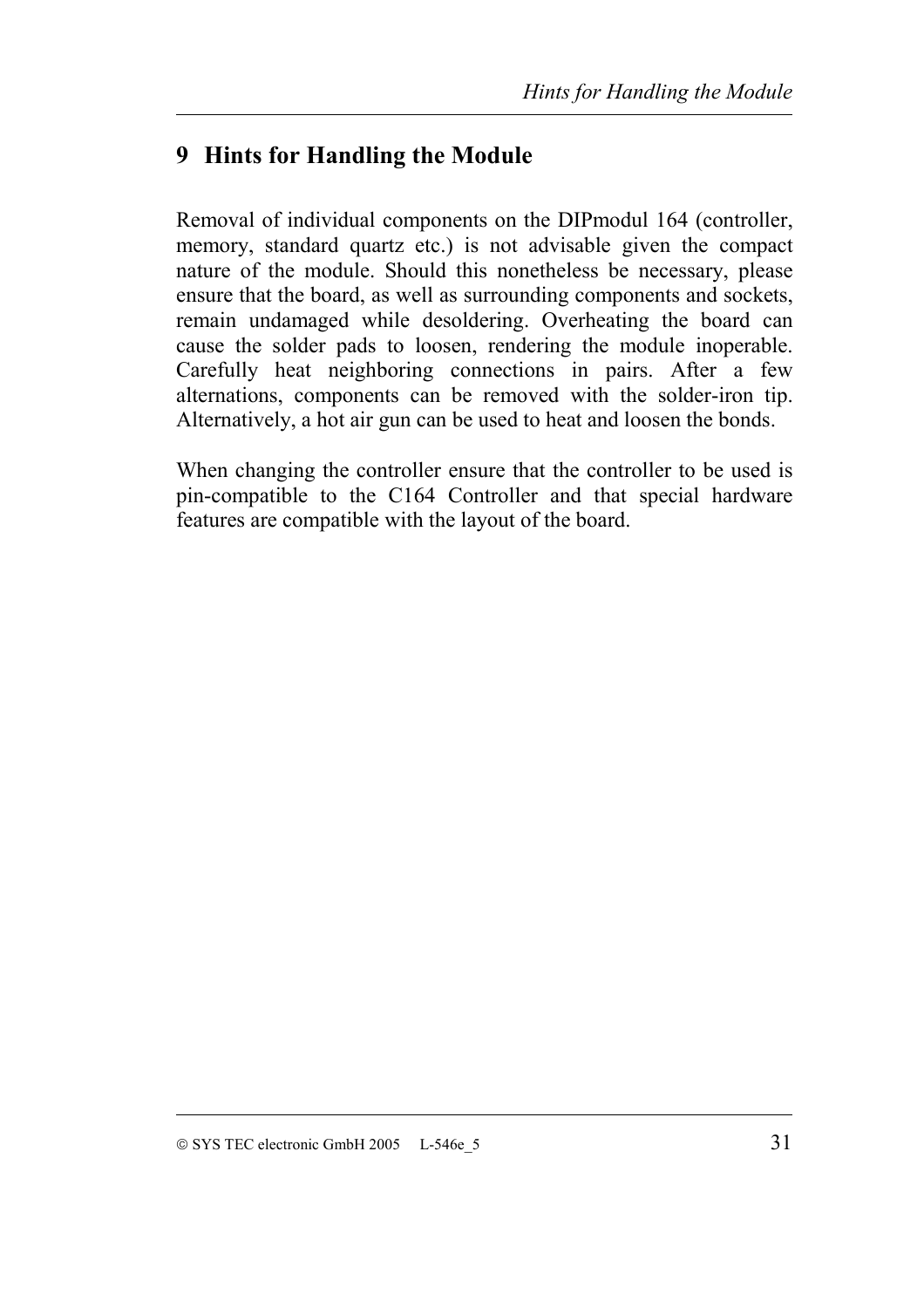# <span id="page-35-0"></span>**Appendix A**

## **Hints for Using PHYTEC FlashTools 16W**

When using FlashTools 16W for on-board download of application program on the DIPmodul 164, the following must be considered:

#### **Note:**

Due to an error in FlashTools both the *Flash Information* and the *Sector Utilities* window will show twice as many sectors as physically available on the DIPmodul 164. This must be considered when erasing or writing to the corresponding Flash sectors. Any attempt erasing or writing to the upper mirrored sectors will cause an error. Furthermore, the values show in the *Protection* field are wrong and do not reflect the actual protection state. This error will be resolved in a new version of FlashTools.

Always use the lower 4 Flash sectors on a DIPmodul 164 in conjunction with PHYTEC FlashTools 16W.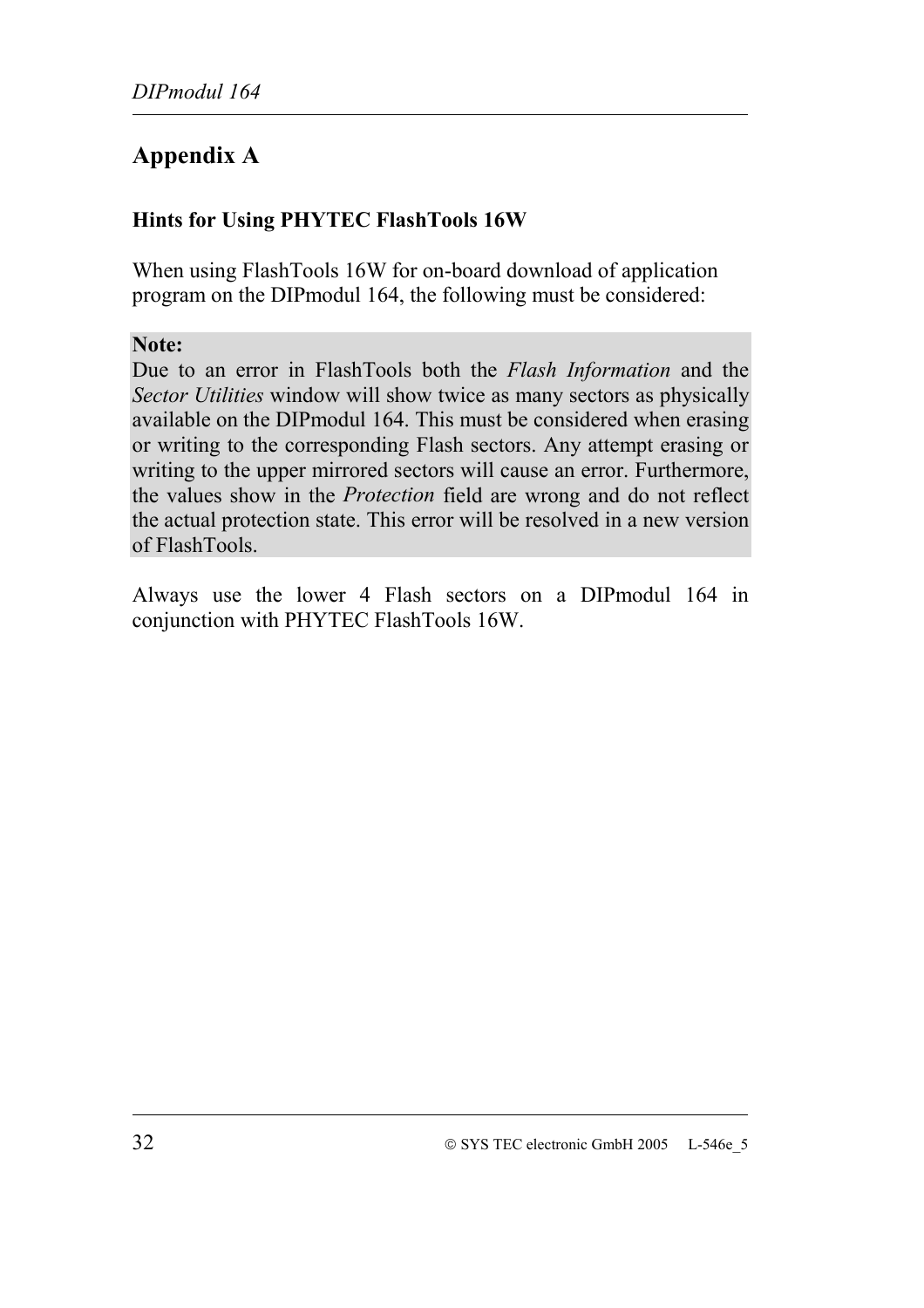# <span id="page-36-0"></span>**Index**

| Address/Data Bus Configuration     |  |
|------------------------------------|--|
|                                    |  |
|                                    |  |
| CAN Interface 11, 26               |  |
| CAN Transceiver 11                 |  |
| Clock Generation 23, 32            |  |
| <b>Configuration During System</b> |  |
|                                    |  |
| DIPmodul-connector7, 8             |  |
| DIP-Switch S125                    |  |
| Electrial Parameters 32            |  |
|                                    |  |
| Environment Conditions 32          |  |
|                                    |  |
|                                    |  |
| Hints for Handling the Module .33  |  |
|                                    |  |
|                                    |  |
|                                    |  |
|                                    |  |
|                                    |  |
|                                    |  |
| Jumper Settings 10                 |  |
|                                    |  |
|                                    |  |

| Memory Configuration17      |  |
|-----------------------------|--|
| Memory Models21             |  |
| On-Board Peripherals23      |  |
| Operating Temperature 32    |  |
| Operating Voltage 32        |  |
|                             |  |
|                             |  |
| Physical Dimensions 31      |  |
| Pin Header Receptacles32    |  |
| Pin Header Rows32           |  |
| Power Consumption32         |  |
| Power-Down Mode 13          |  |
| Programming Model 22        |  |
|                             |  |
| Runtime Model21             |  |
| Serial EEPROM 27            |  |
| Serial Interfaces26         |  |
|                             |  |
| SRAM Memory19               |  |
| SRAM Memory Sizes 12        |  |
| Storage Temperature 32      |  |
| Technical Specifications 31 |  |
|                             |  |
|                             |  |
|                             |  |
|                             |  |
|                             |  |
|                             |  |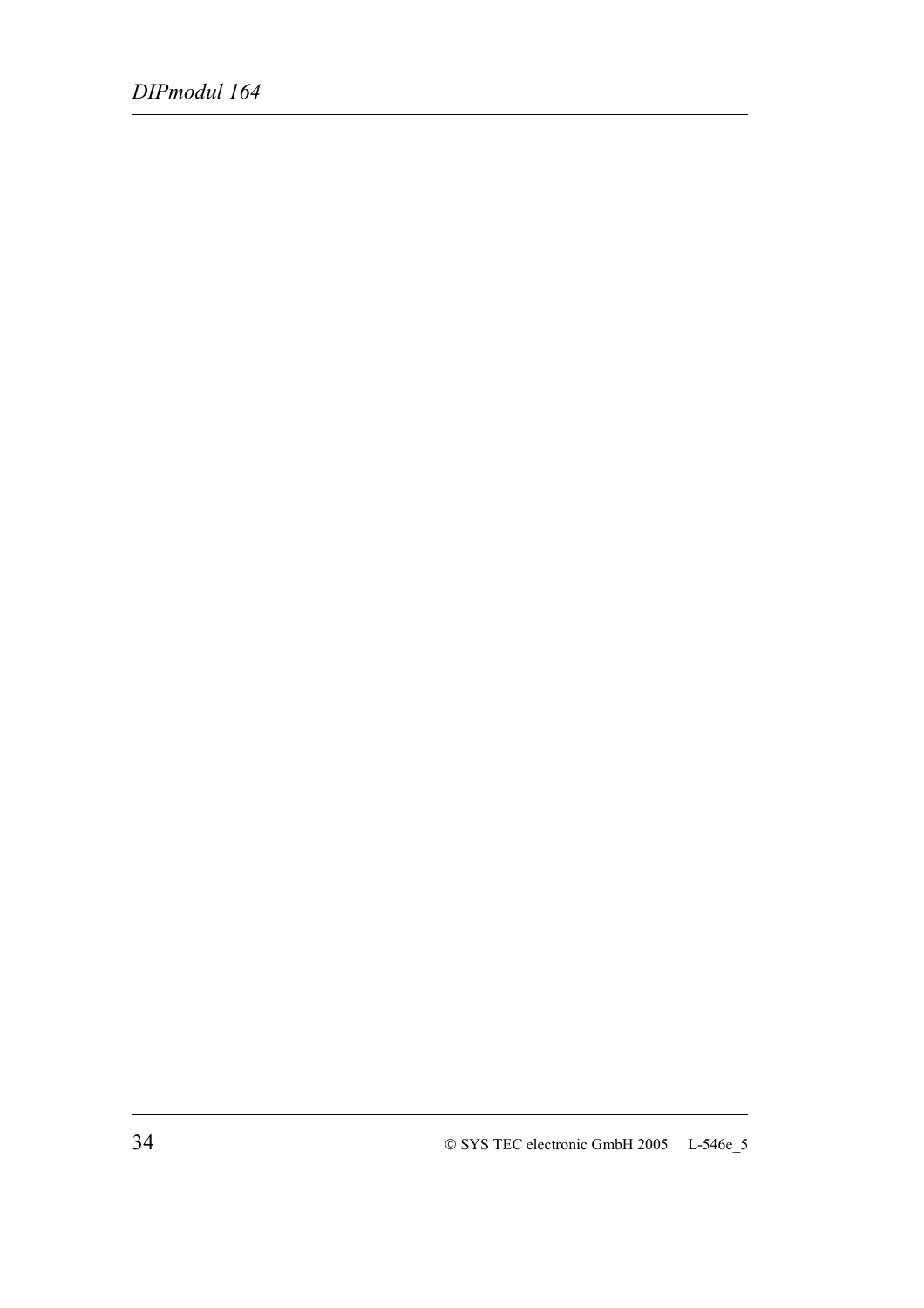| Document:                                | <b>DIPmodul 164</b><br>Document number: L-546e_5, January 2002 |      |  |  |
|------------------------------------------|----------------------------------------------------------------|------|--|--|
| How would you improve this manual?       |                                                                |      |  |  |
|                                          |                                                                |      |  |  |
|                                          |                                                                |      |  |  |
|                                          | Did you find any mistakes in this manual?                      | page |  |  |
|                                          |                                                                |      |  |  |
|                                          |                                                                |      |  |  |
| <b>Submitted by:</b><br>Customer number: |                                                                |      |  |  |
| Name:                                    |                                                                |      |  |  |
| Company:                                 |                                                                |      |  |  |
| Address:                                 |                                                                |      |  |  |
| <b>Return to:</b>                        | <b>SYS TEC electronic GmbH</b><br>August-Bebel-Str. 29         |      |  |  |
|                                          | D-07973 Greiz, Germany<br>Fax: $+49(3661)627999$               |      |  |  |